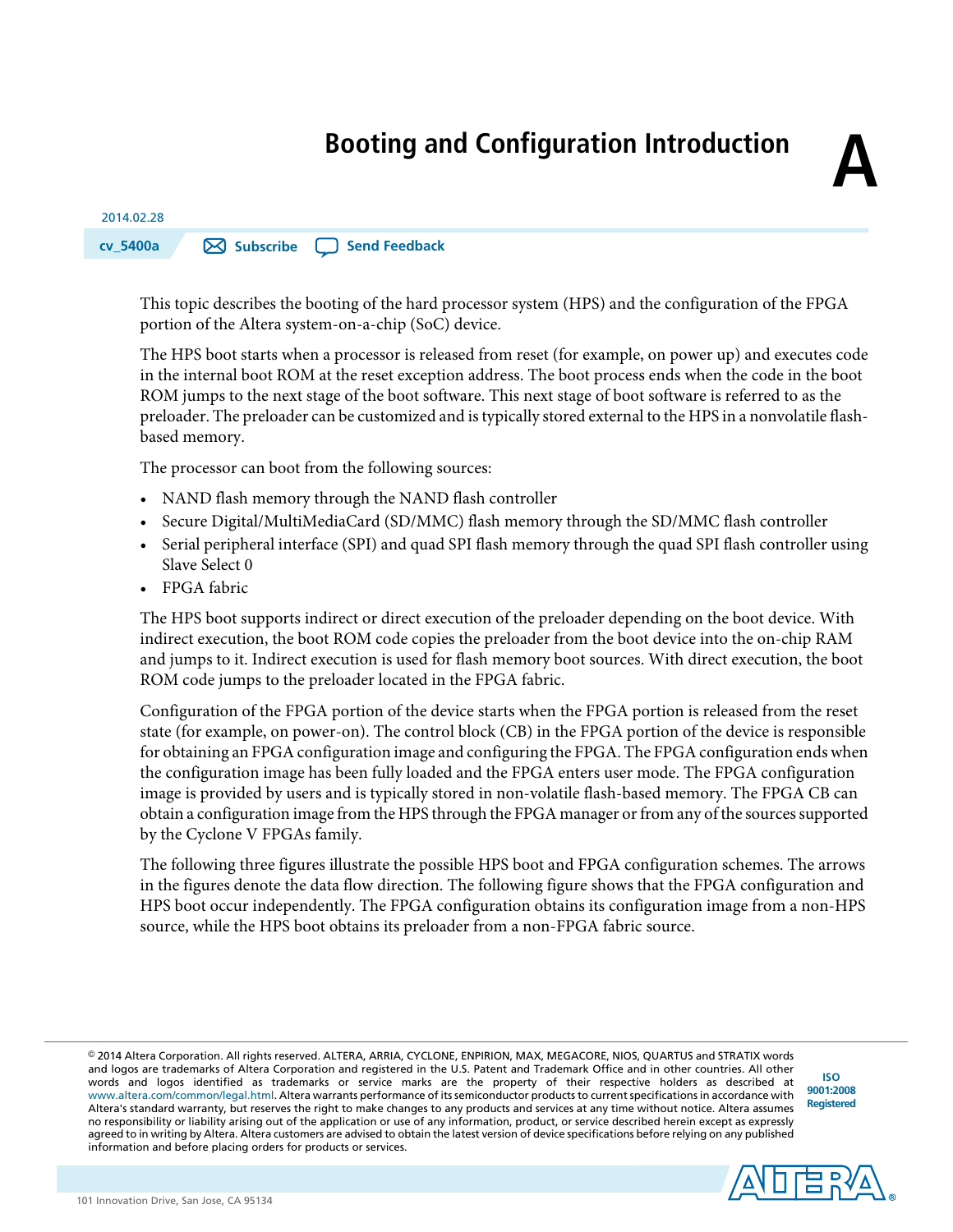### **Figure A-1: Independent FPGA Configuration and HPS Booting**



The following figure shows that the FPGA is first configured through one of its non-HPS configuration sources and then the HPS boots from the FPGA fabric. The HPS boot waits for the FPGA fabric to be powered on and in user mode before executing. The HPS boot ROM code executes the preloader from the FPGA fabric over the HPS-to-FPGA bridge. The preloader can be obtained from the FPGA RAM or by accessing an external interface, depending on your design and implementation.

### **Figure A-2: FPGA Configures First**



The following figure shows that the HPS boots first through one of its non-FPGA fabric boot sources and then software running on the HPS configures the FPGA fabric through the HPS FPGA manager. The software on the HPS obtains the FPGA configuration image from any of its flash memory devices or communication interfaces, for example, the Ethernet media access controller (EMAC). The software is provided by users and the boot ROM is not involved in configuring the FPGA fabric.

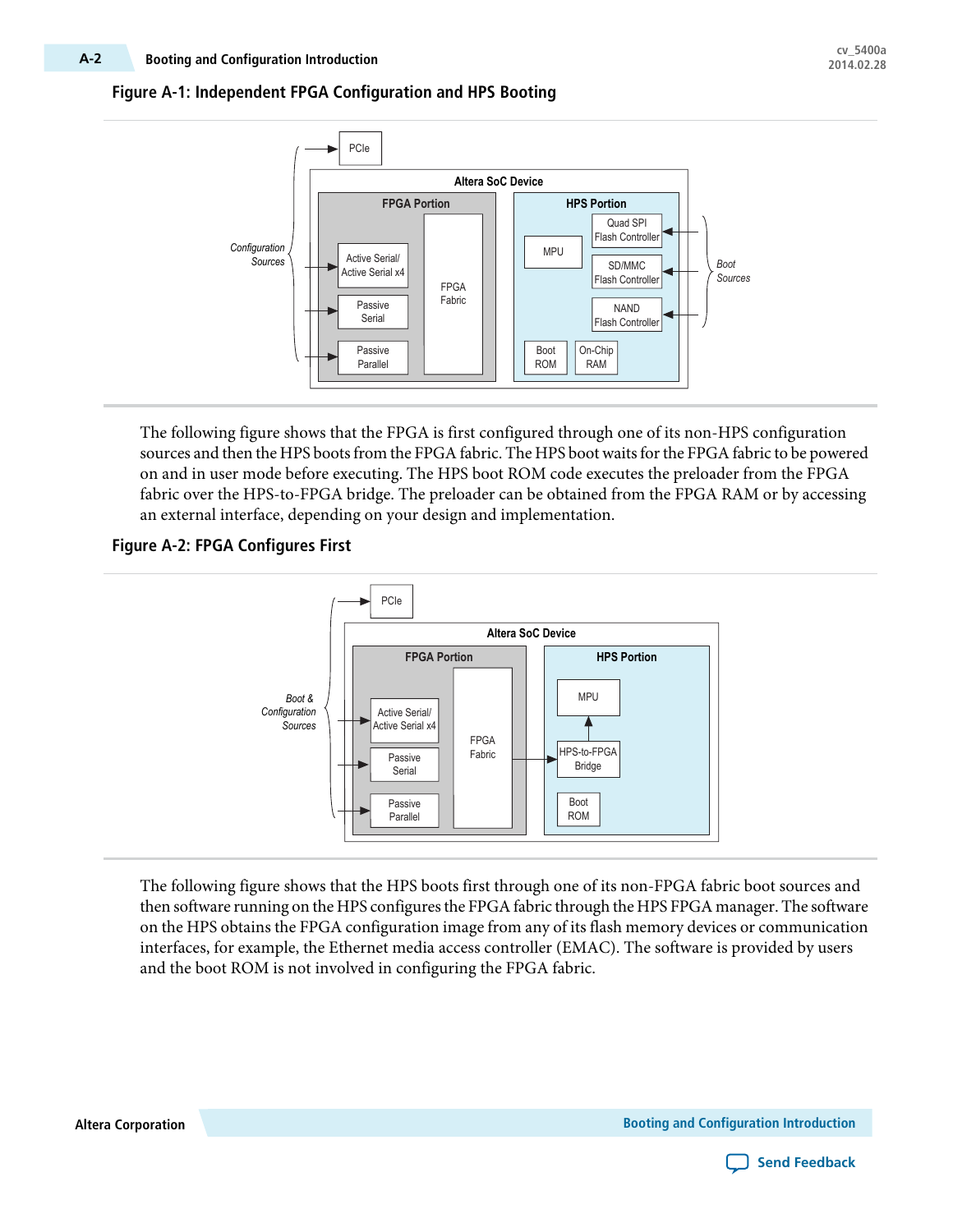#### **Figure A-3: HPS Boots First**



## **HPS Boot**

Booting software on the HPS is a multi-stage process. Each stage is responsible for loading the next stage. The first software stage is the boot ROM. The boot ROM code locates and executes the second software stage, called the preloader. The preloader locates, and if present, executes the next software stage. The preloader and subsequent software stages (if present) are collectively referred to as user software.

Only the boot ROM code is located in the HPS. Subsequent software is located external to the HPS and is provided by users. The boot ROM code is only aware of the preloader and not aware of any potential subsequent software stages.

The figure below illustrates the typical boot flow. However, there may be more or less software stages in the user software than shown and the roles of the software stages may vary.

#### **Figure A-4: Typical Boot Flow**



### **Boot Process Overview**

#### **Reset**

The boot process begins when a CPU in the MPU exits from the reset state. When a CPU exits from reset, it starts running code at the reset exception address. In normal operation, the boot ROM is mapped at the reset exception address so code starts running in the boot ROM.

It is possible to map the on-chip RAM or SDRAM at the reset exception address and run code other than the boot ROM code. However, this chapter assumes that the boot ROM maps to the reset exception address.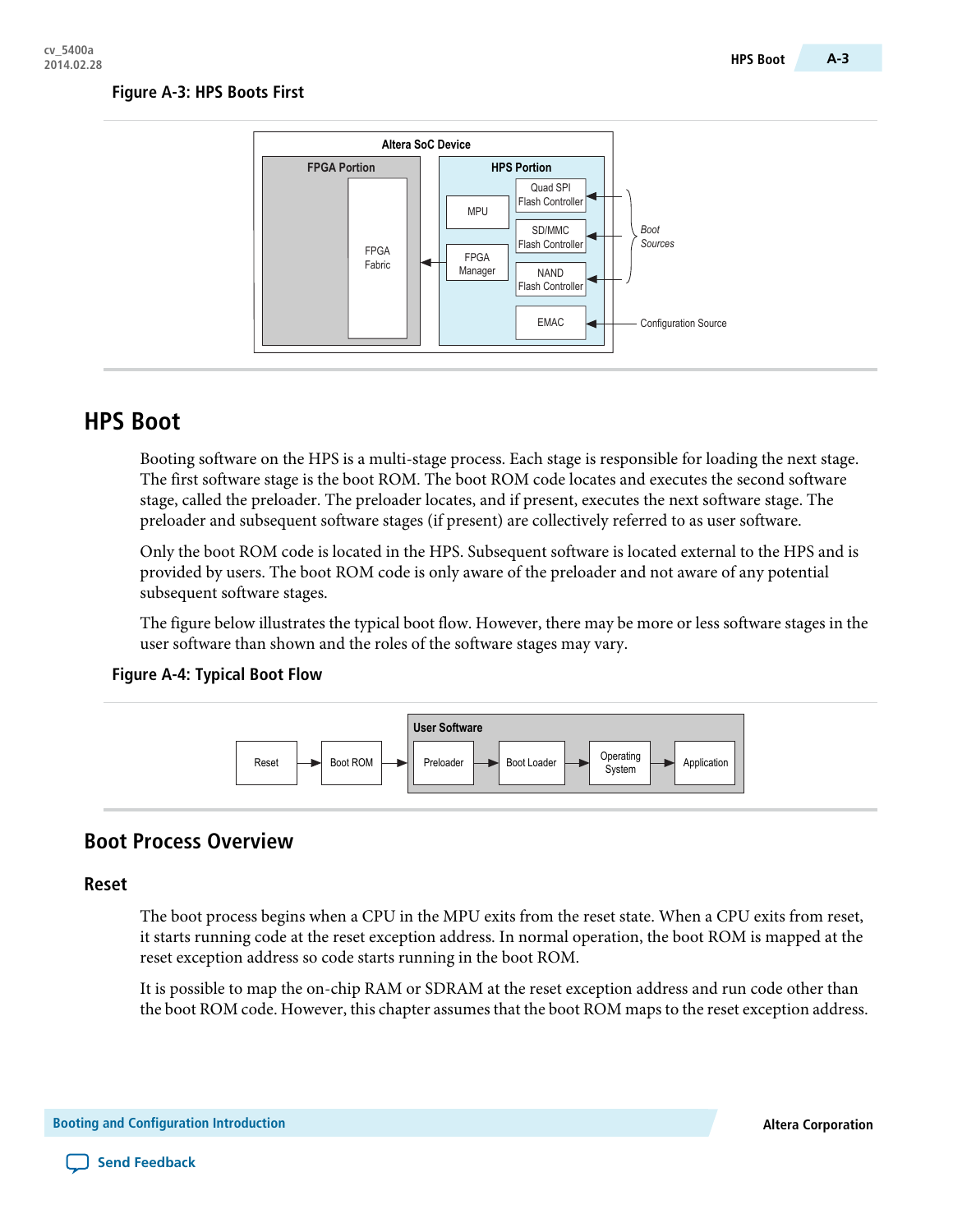The boot ROM contains software code that executes after a reset exits. If running on CPU0, the boot ROM code reads the boot select (BOOTSEL) and clock select (CLKSEL) values from the bsel and csel fields of the boot information register (boot info) in the system manager. This is done to determine the boot source and to set up the clock manager. The bsel and csel field values come from the BOOTSEL and CLKSEL pins which are sampled by the system manager coming out of reset.

The user software in CPU0 is responsible to release CPU1 from reset. If CPU1 is released from reset with the boot ROM mapped to the reset exception address, the boot ROM code jumps to the value in the CPU1 start address (cpu1startaddr) in the boot ROM code register group (romcodegrp) in the system manager.

#### **BOOTSEL Field Values and Flash Device Selection**

| Table A-1: BOOTSEL Field Values and Flash Device Selection |  |
|------------------------------------------------------------|--|
|------------------------------------------------------------|--|

| <b>BOOTSEL Field Value</b> | <b>Flash Device</b>                                    |
|----------------------------|--------------------------------------------------------|
| 0x0                        | Reserved                                               |
| 0x1                        | FPGA (HPS-to-FPGA bridge)                              |
| 0x2                        | 1.8 V NAND flash memory                                |
| 0x3                        | 3.3 V NAND flash memory                                |
| 0x4                        | 1.8 V SD/MMC flash memory with external<br>transceiver |
| 0x5                        | 3.3 V SD/MMC flash memory with internal<br>transceiver |
| 0x6                        | 1.8 V SPI or quad SPI flash memory                     |
| 0x7                        | 3.3 V SPI or quad SPI flash memory                     |

#### **Note:**

If the BOOTSEL value isset 0x1 to Boot from FPGA, then the CLKSEL values are ignored. PLLs are bypassed so that OSC1 drives all the clocks.

For indirect execution from flash memory boot sources, the boot ROM code loads the preloader image from the flash device to the on-chip RAM and passes software control to the preloader in the on-chip RAM. For direct execution from the FPGA fabric boot source, the boot ROM code waits until the FPGA portion of the device is in user mode, and is ready to execute code and then passes software control to the preloader in the FPGA RAM.

#### **Preloader**

The function of the preloader is user-defined. However, typical functions include initializing the SDRAM interface and configuring the HPS I/O pins. Initializing the SDRAM allows the preloader to load the next stage of the bootsoftware (that might not fit in the 60 kilobytes(KB) available in the on-chip RAM). A typical next software stage is the open source boot loader, U-boot.

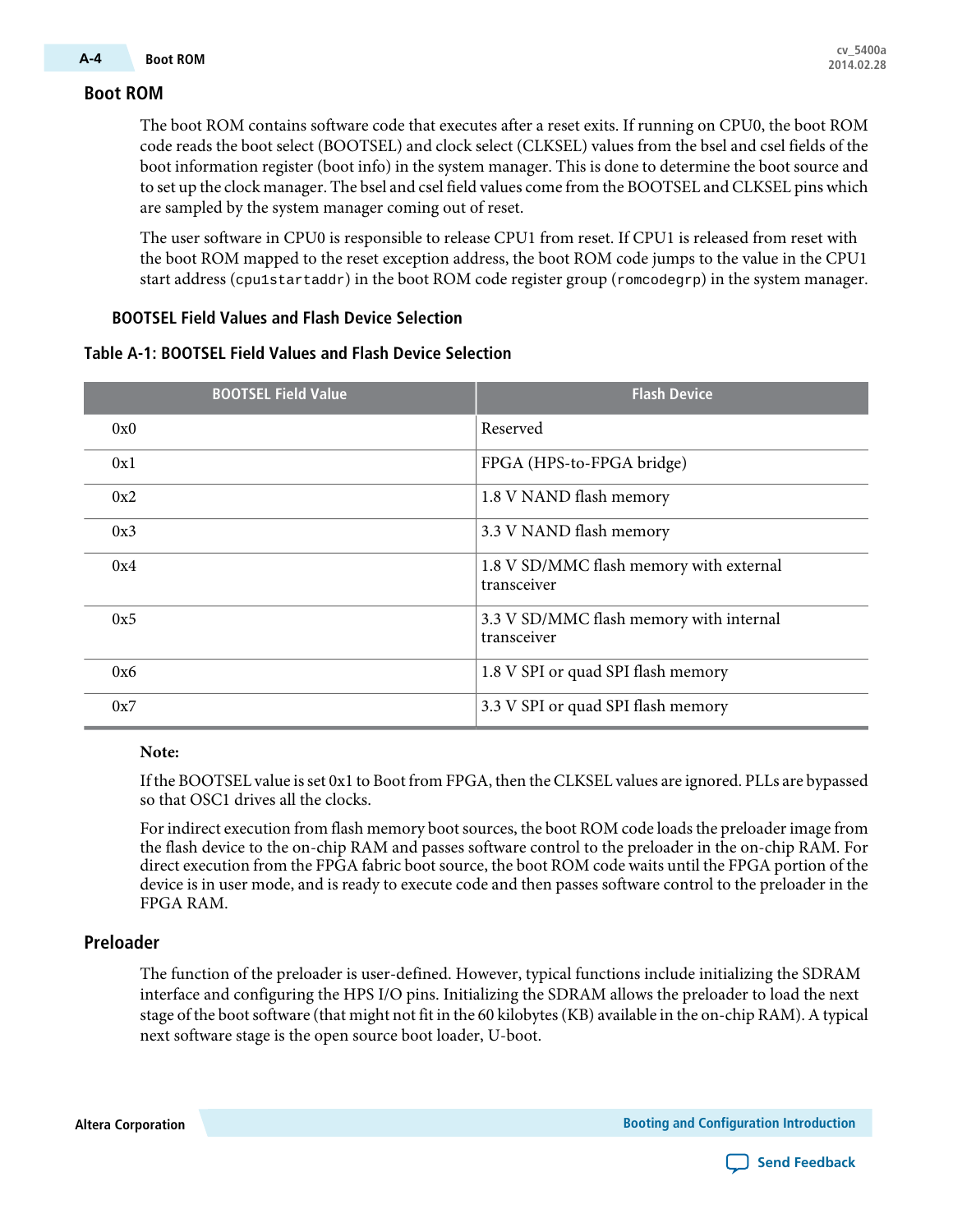The preloader is allowed to load the next boot software stage from any device available to the HPS. Typical sources include the same flash device that contains the preloader, a different flash device, or a communication interface such as an EMAC.

#### **Boot Loader**

The boot loader loads the operating system and passes software control to the operating system.

## **Boot ROM**

The function of the boot ROM code is to determine the boot source, initialize the HPS after a reset, and jump to the preloader. In the case of indirect execution, the boot ROM code loads the preloader image from the flash memory to on-chip RAM. The boot ROM performs the following actions to initialize the HPS:

- Enable instruction cache, branch predictor, floating point unit, NEON vector unit
- Sets up the level 4 (l4) watchdog 0 timer
- Configures the main PLL and peripheral PLL based on the CLKSEL value
- Configures I/O elements and pin multiplexing based on the BOOTSEL value
- Initializes the flash controller to default settings

When booting from flash memory, the boot ROM code uses the top 4 KB of the on-chip RAM as data workspace. This area is reserved for the boot ROM code after a reset until the boot ROM code passes software control to preloader. This limits the maximum size of the preloader for indirect execution to 60 KB. For a warm boot or cold boot from FPGA, the boot ROM code does not reserve the top 4KB of the on-chip RAM, and the user may place user data in this area without being overwritten by boot ROM.

#### **Boot ROM Flow**

This section describes the software flow from reset until the boot ROM code passes software control to the preloader. The following figure illustrates that the boot ROM code can perform a warm boot from on-chip RAM, a cold boot from the FPGA portion of the device, or a cold boot from flash memory.

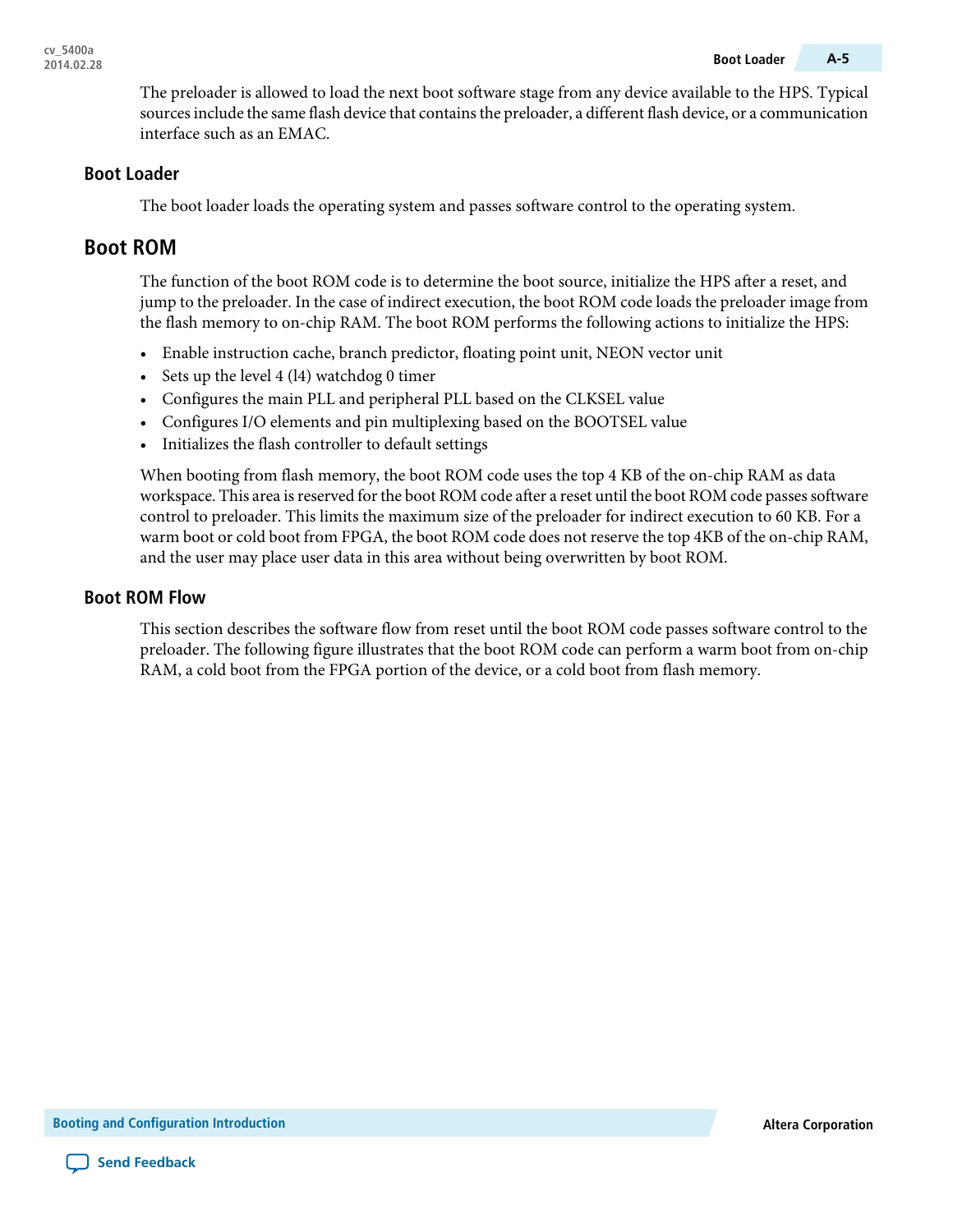### **Figure A-5: BOOT ROM FLOW**



During a cold boot from the FPGA portion of the device, the boot ROM code waits until the FPGA is ready and then attempts direct execution at address 0xC0000000 across the HPS-to-FPGA bridge. For example, the boot software could be provided by initialized on-chip RAM in the FPGA portion of the device at address 0xC0000000 (offset 0x0 from HPS-to-FPGA bridge). During a cold boot from flash memory, the boot ROM code attempts to load the first preloader image from flash memory to on-chip RAM and pass control to the preloader. If the image is invalid, the boot ROM code attempts to load up to three subsequent images from flash memory. If there is still no valid image found after the subsequent loads, the boot ROM code checks the FPGA portion of the device for a fallback image.

Warm boot from on-chip RAM has the highest priority to execute if the warmramgrp registers in the romcodegrp group in the system manager has been configured to support booting from on-chip RAM on a warm reset. When the enable in warmramgrp is enabled and length is set to 0x0, boot ROM will not perform CRC on the preloader image and immediately jump to the address in execution. If the length is not 0x0, boot ROM will ensure the preloader image passes the CRC check before the preloader image is executed.

If a valid preloader image cannot be found in the on-chip RAM, or the preloader in the on-chip RAM fails the CRC check, boot ROM code attempts to load the last valid preloader image loaded from the flash memory,

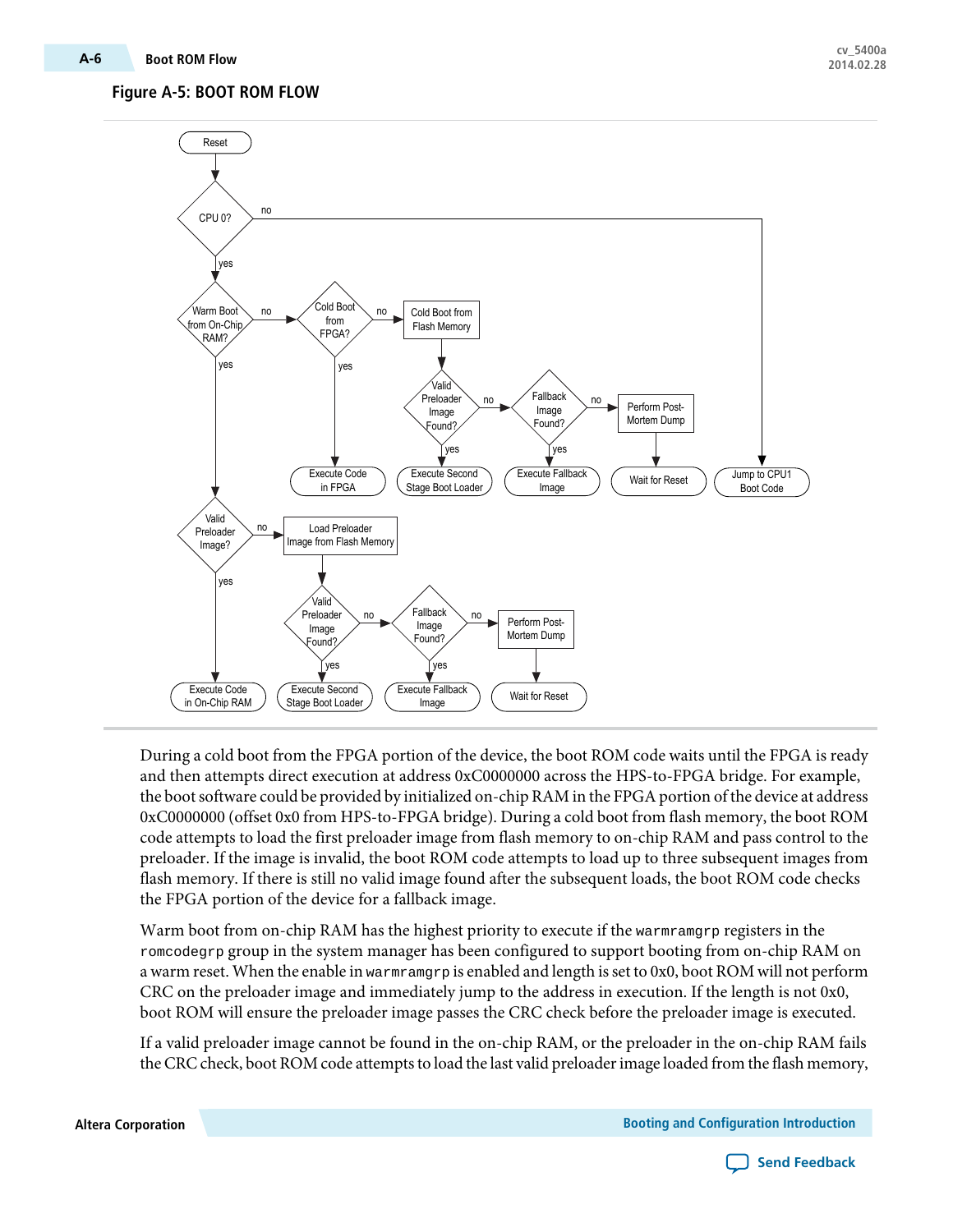identified by the index field of the initial software last image loaded register (initswlastld) in the romcodegrp group in the system manager. If the image is invalid, boot ROM code attempts to load up to three subsequent imagesfrom flash memory.If a valid preloaderimage cannot be found in the on-chip RAM or flash memory, the boot ROM code checks the FPGA portion of the device for a fallback image.

#### **Loading the Preloader**

The boot ROM code loads the preloader image from flash memory into the on-chip RAM and passes control to the preloader. The boot ROM code checks for a valid image by verifying the header and cyclic redundancy check (CRC) in the preloader image.

The boot ROM code checks the header for the following information:

- Validation word—validates the preloader image. The validation word has a fixed value of 0x31305341.
- Version—indicates the header version.
- Program length—the total length of the image (in 32-bit words) from offset 0x0 to the end of code area, including exception vectors and CRC.
- Checksum—a checksum of all the bytes in the header, from offset 0x40 to 0x49.

The preloader image has a maximum size of 60 KB. This size is limited by the on-chip RAM size of 64 KB, where 4 KB is reserved as a workspace for the boot ROM data and stack. The preloader can use this 4 KB region (for its stack and data, for example) after the boot ROM code passes control to the preloader. This 4 KB region is overwritten by the boot ROM code on a subsequent reset. The following figure shows the preloader image layout in the on-chip RAM after being loaded from the boot ROM.

#### **Figure A-6: Preloader Image Layout**



**Exception vectors**—Exception vectors are located at the start of the on-chip RAM. Typically, the preloader remaps the lowest region of the memory map to the on-chip RAM (from the boot ROM) to create easier access to the exception vectors.

**Header**—contains information such as validation word, version, flags, program length, and checksum for the boot ROM code to validate the preloader image before passing control to the preloader.

**Entry point**—containsthe preloaderimage address. Afterthe boot ROM code validatesthe header, the boot ROM code jumps to this address.

**User-defined code**—typically contains the program code of the preloader.

**Send [Feedback](mailto:TechDocFeedback@altera.com?subject=Feedback%20on%20Booting%20and%20Configuration%20Introduction%20(cv_5400a%202014.02.28)&body=We%20appreciate%20your%20feedback.%20In%20your%20comments,%20also%20specify%20the%20page%20number%20or%20paragraph.%20Thank%20you.)**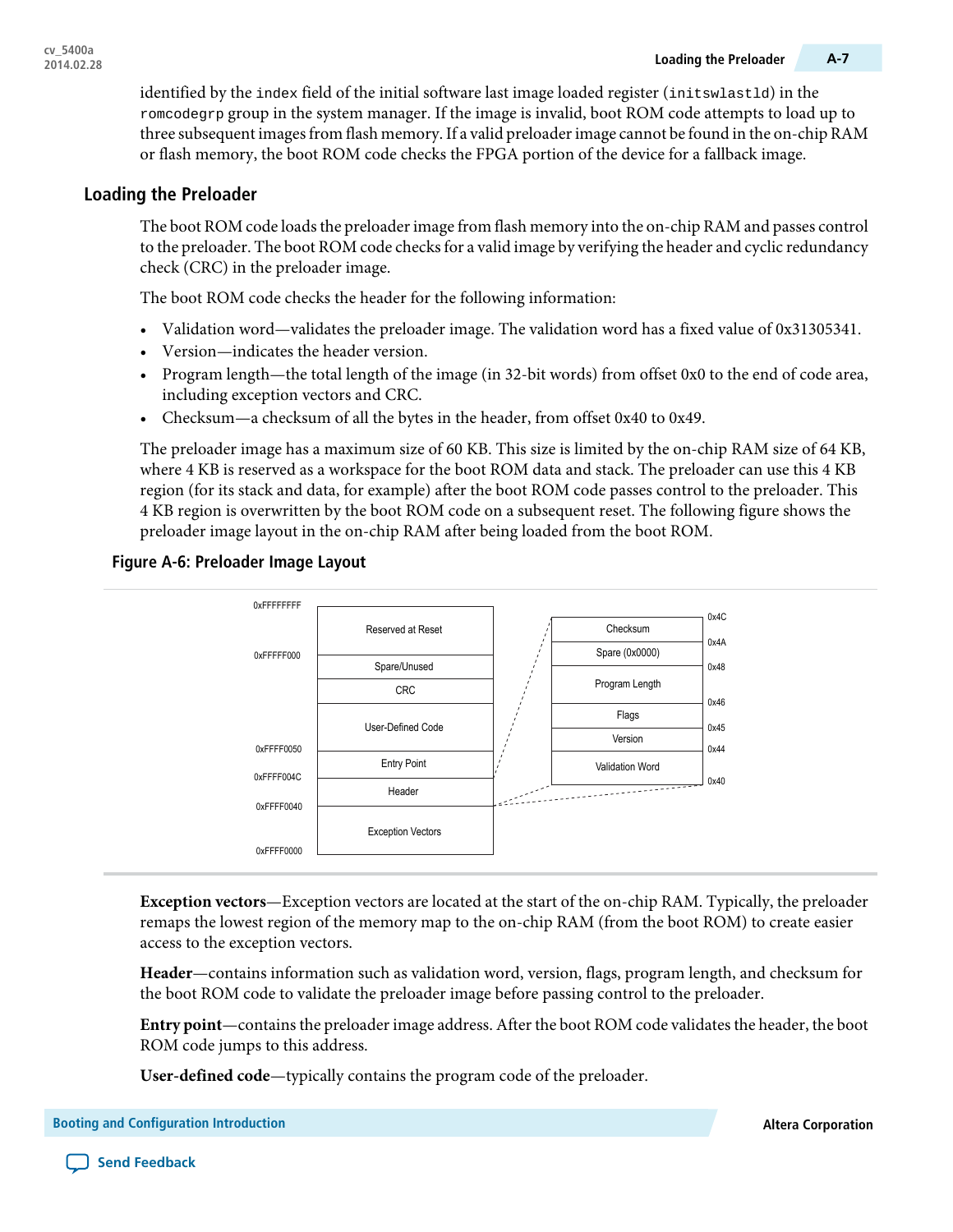## **cv\_5400a A-8 Shared Memory 2014.02.28**

**CRC**—contains aCRCof data from address 0xFFFF0000 to 0xFFFF0000+(Program Length\*4)–0x0004. The polynomial used to validate the preloader image is  $x 32 + x 26 + x 23 + x 22 + x 16 + x 12 + x 11 + x 10 + x$  $8 + x^7 + x^5 + x^4 + x^2 + x + 1$ . There is no reflection of the bits. The initial value of the remainder is 0xFFFFFFFF and the final value is XORed with 0xFFFFFFFF.

**Reserved at reset**—the top 4 KB is reserved for the boot ROM code after a reset. The boot ROM code uses this area for internal structures, workspace, and post-mortem dump. This area includes the shared memory where the boot ROM code passes information to the preloader.

#### **Shared Memory**

The shared memory contains information that the boot ROM code passes to the preloader. The boot ROM code passes the location of shared memory to the preloader in register r0, as described in **HPS [State](#page-10-0) on Entry to the [Preloader](#page-10-0)** on page A-11.

The shared memory contains the following information:

- Common—contains non-flash-specific settings used by the boot ROM code.
- Saved hardware register—contains hardware register values that the boot ROM code saves before the registers are modified by the boot ROM code.
- Flash device-specific—containsflash device-specific settings used by the boot ROM code that the preloader may use to continue using the flash device without reinitialization.

**Altera Corporation Booting and Configuration Introduction**

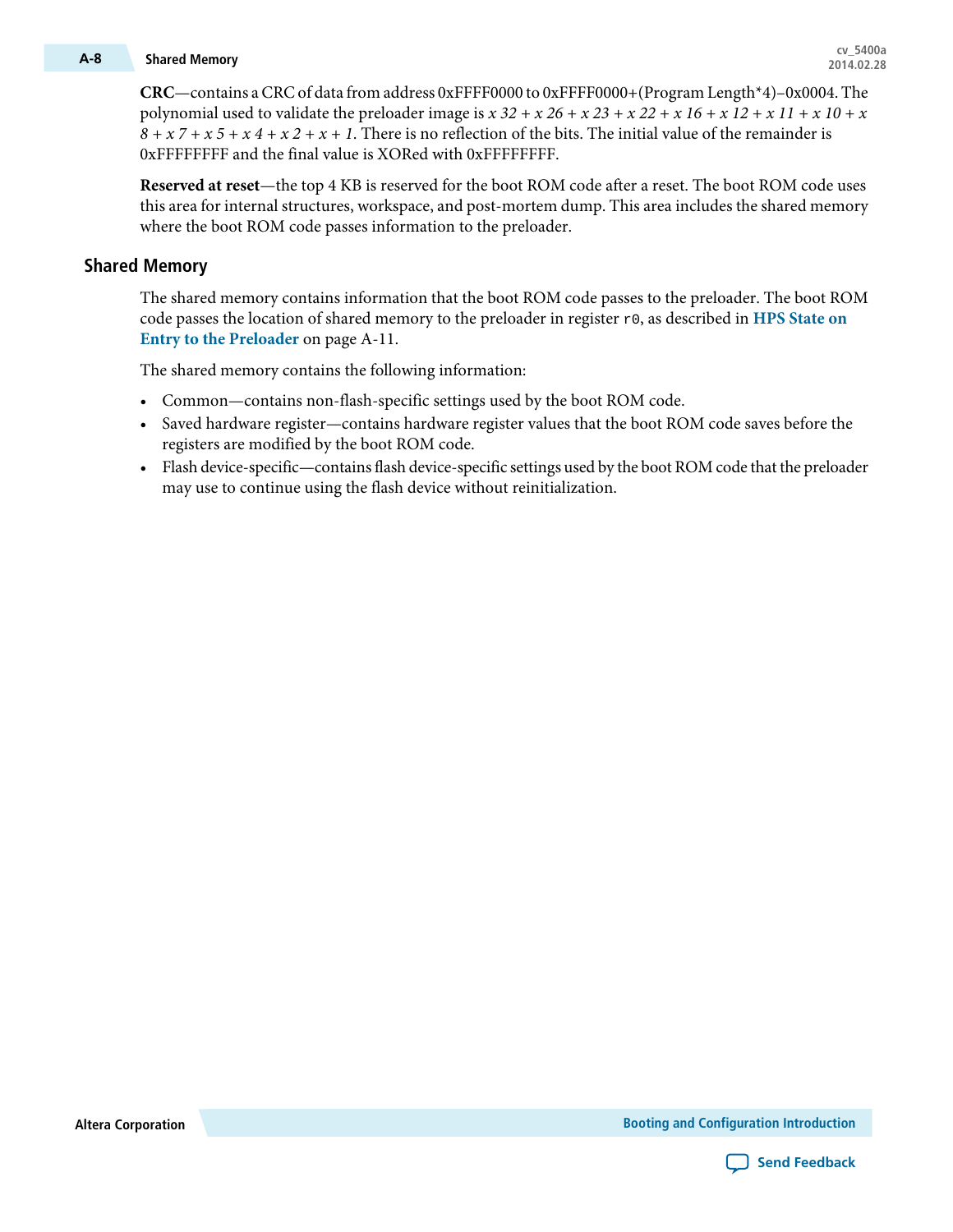ı

| <b>Information Type</b> | <b>Content</b>            | <b>Description</b>                                                                                                                                                                                                                                                                                                                                                                                  |
|-------------------------|---------------------------|-----------------------------------------------------------------------------------------------------------------------------------------------------------------------------------------------------------------------------------------------------------------------------------------------------------------------------------------------------------------------------------------------------|
| Common                  | Flash image               | Indicates which preloader image<br>(0-3) the boot ROM code loaded<br>from the flash device. A nonzero<br>value indicates that there was an<br>error loading image 0 and the boot<br>ROM code loaded another image.                                                                                                                                                                                  |
|                         | CLKSEL value used         | Indicates the CLKSEL value used<br>by the boot ROM code. Typically,<br>this value is the value read from<br>the clksel field of the bootinfo<br>register in the romcodegrp group<br>in the system manager. However,<br>if the PLL fails to lock, the boot<br>ROM code ignores the clksel<br>field and uses zero to indicate PLL<br>bypass mode.                                                     |
|                         | <b>BOOTSEL</b> value used | Indicates the BOOTSEL value<br>used by the boot ROM code.<br>Typically, this value is the value<br>read from the bootsel field of the<br>bootinfo register in the<br>romcodegrp group in the system<br>manager.                                                                                                                                                                                     |
|                         | Last page                 | Indicates the number of the last<br>page read from the flash device.                                                                                                                                                                                                                                                                                                                                |
|                         | Page size                 | Indicates the page size (in bytes)<br>used by the flash device.                                                                                                                                                                                                                                                                                                                                     |
|                         |                           | For NAND flash memory, the<br>$\bullet$<br>boot ROM code reads this<br>value from the NAND flash<br>controller.<br>For SPI and quad SPI flash<br>$\bullet$<br>memory, the boot ROM code<br>configures the page size<br>through the quad SPI flash<br>controller.<br>For SD/MMC flash memory,<br>$\bullet$<br>the boot ROM code configures<br>the page size through the SD/<br>MMC flash controller. |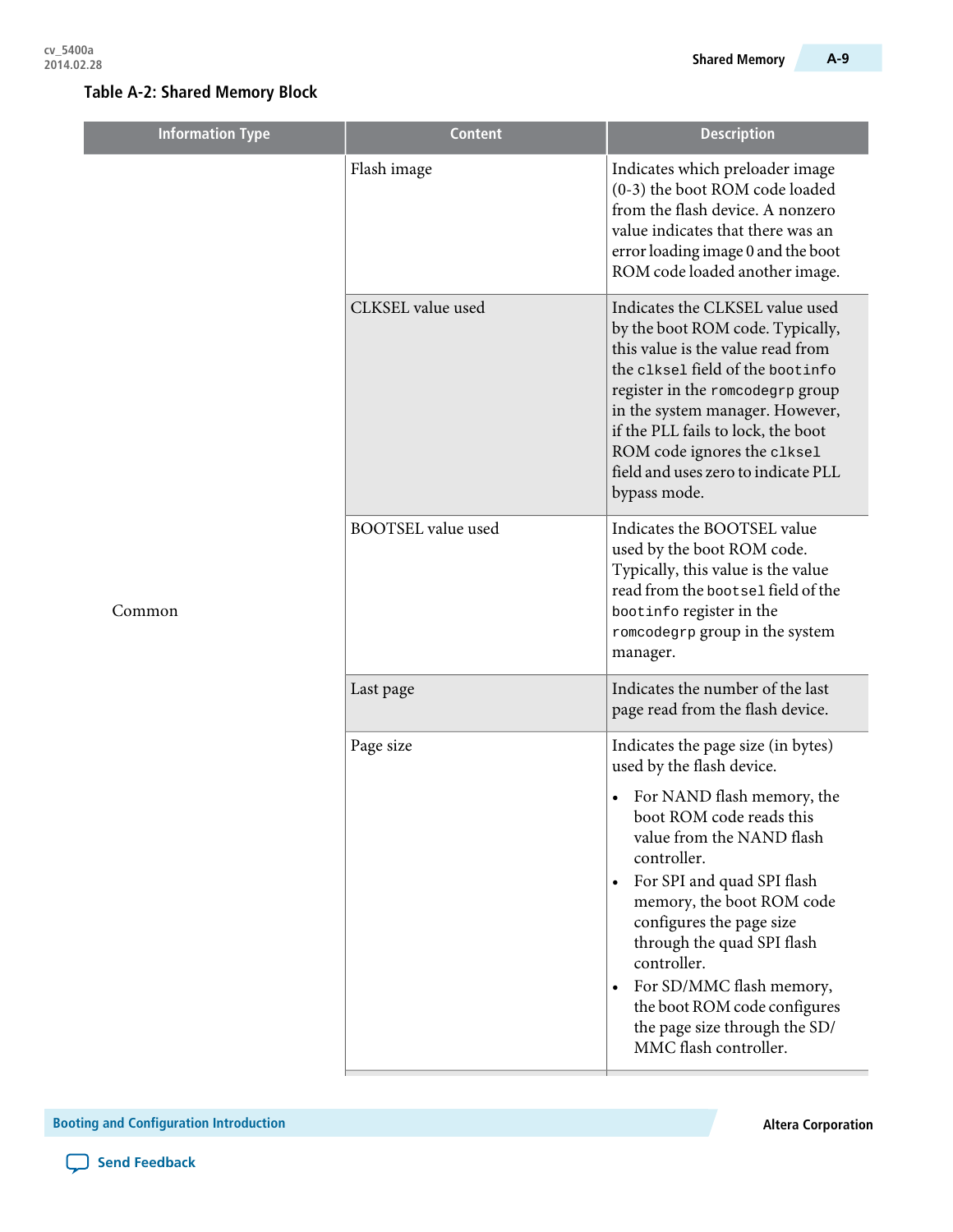| <b>Information Type</b>           | <b>Content</b>                                                              | <b>Description</b>                                                                                                                                                                        |
|-----------------------------------|-----------------------------------------------------------------------------|-------------------------------------------------------------------------------------------------------------------------------------------------------------------------------------------|
|                                   | Flash device type                                                           | Indicates the flash device used by<br>the boot ROM code.                                                                                                                                  |
|                                   | Step complete                                                               | Track the completion state of up<br>to 64 individual major steps<br>during the boot process. The 64<br>bit value has one bit set for each<br>major step completed in the boot<br>process. |
|                                   | CPU0 and CPU1 crash data                                                    | Indicates the CPU0 and CPU1<br>crash data. These values are<br>pointers to where the boot ROM<br>code saves the crash dump in an<br>event of a crash.                                     |
|                                   | Flags                                                                       | The last bit indicates if warm boot<br>with CRC check is used.                                                                                                                            |
| Saved hardware registers          | Status register (stat) of the reset<br>manager                              | Contains reset source and event<br>timeout information.                                                                                                                                   |
|                                   | Control (ctr1) register in the<br>romcodegrp group in the system<br>manager | Contains information used to<br>control the boot ROM code.                                                                                                                                |
|                                   | initswstate register in the<br>romcodegrp group in the system<br>manager    | Contains the magic value<br>0x49535756 when the preloader<br>has reached a valid state.                                                                                                   |
|                                   | is_sd_card                                                                  | Indicates the card type. 1 indicates<br>SD card; 0 indicates MMC.                                                                                                                         |
|                                   | is_sector_mode                                                              | Indicates the addressing mode of<br>card. 1 indicates sector addressing<br>mode; 0 indicates byte addressing<br>mode.                                                                     |
| Flash device-specific<br>(SD/MMC) | rca                                                                         | Contains the relative card address,<br>which is used for host-card<br>communication during card<br>identification                                                                         |
|                                   | partition_start_sector                                                      | Indicates the partition start offset<br>in unit sectors. 0 indicates raw<br>mode.                                                                                                         |
|                                   | partition_size                                                              | Size of the partition in unit<br>sectors. 0 indicates raw mode.                                                                                                                           |

**Altera Corporation Booting and Configuration Introduction**

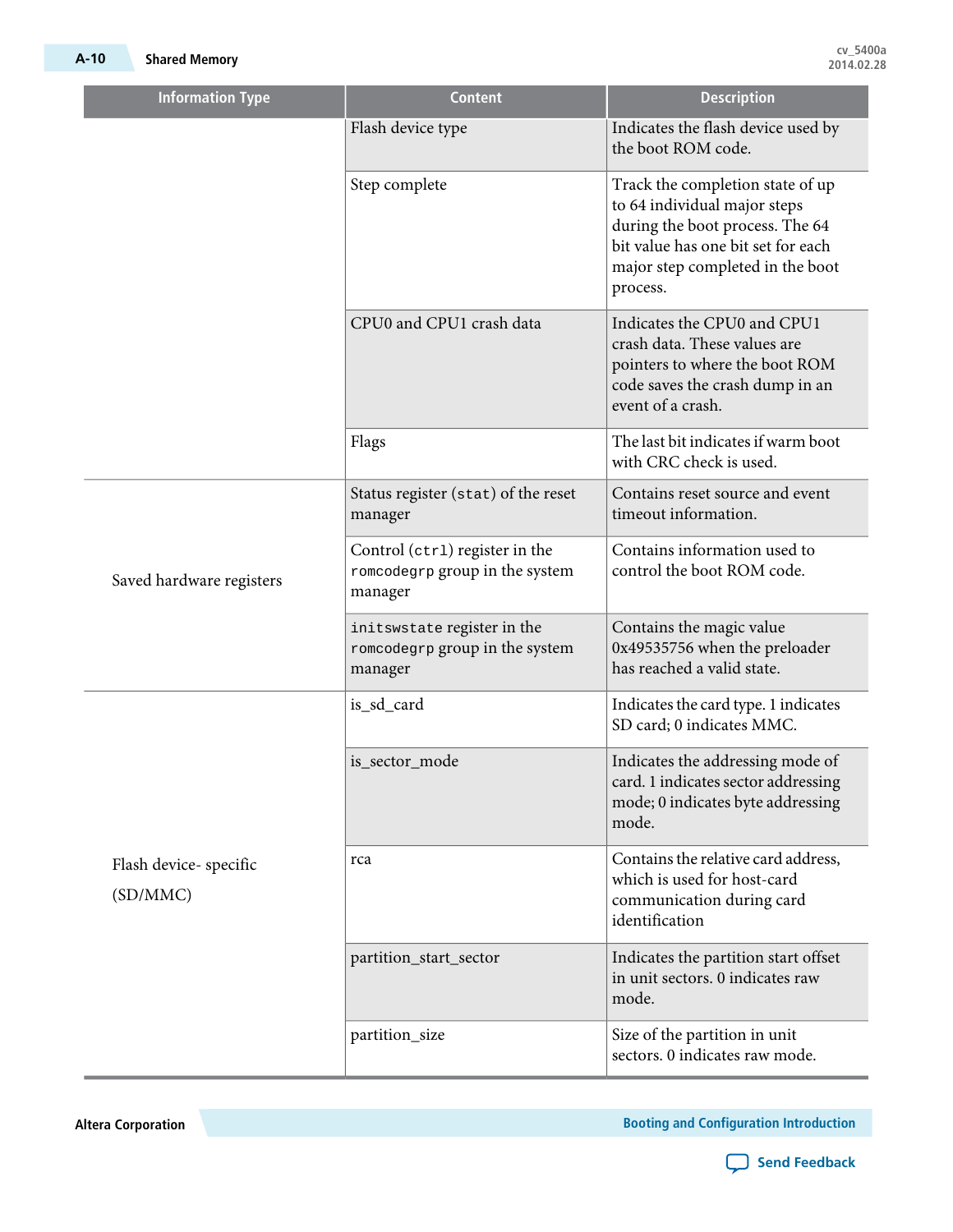#### **Related Information HPS State on Entry to the [Preloader](#page-10-0)** on page A-11

### **L4 Watchdog 0 Timer**

The L4 watchdog 0 timer is reserved for boot ROM use. While booting, if a watchdog reset happens before software control passes to the preloader, boot ROM code attempts to load the last valid preloader image, identified by the initswlastld register in the romcodegrp group in the system manager.

If the watchdog reset happens after the preloader has started executing but before the preloader writes a valid value to initswstate register, the boot ROM increments initswlastld and attempts to load that image. If the watchdog reset happens after the preloader writes a valid value to initswstate register, boot ROM code attempts to load the image indicated by initswlastld register.

## <span id="page-10-0"></span>**HPS State on Entry to the Preloader**

When the boot ROM code is ready to pass control to the preloader, the processor (CPU0) is in the following state:

- Instruction cache is enabled
- Branch predictor is enabled
- Data cache is disabled
- MMU is disabled
- Floating point unit is enabled
- NEON vector unit is enabled
- Processor is in ARM secure supervisor mode

The boot ROM code sets the ARM® Cortex<sup>™</sup>-A9 MPCore<sup>™</sup> registers to the following values:

- r0—contains the pointer to the shared memory block, which is used to pass information from the boot ROM code to the preloader. The shared memory block is located in the top 4 KB of on-chip RAM.
- r1—contains the length of the shared memory.
- r2—unused and set to 0x0.
- r3-reserved.

All other MPCore registers are undefined.

**Note:** When booting CPU0 using the FPGA boot, or when booting CPU1 using any boot source, all MPCore registers, caches, the MMU, the floating point unit, and the NEON vector unit are undefined. HPS subsystems and the PLLs are undefined.

When the boot ROM code passes control to the preloader, the following conditions also exist:

- The boot ROM is still mapped to address 0x0.
- The L4 watchdog 0 timer is active and has been toggled.

## **Preloader**

The preloader typically performs the following actions:

• Initialize the SDRAM interface.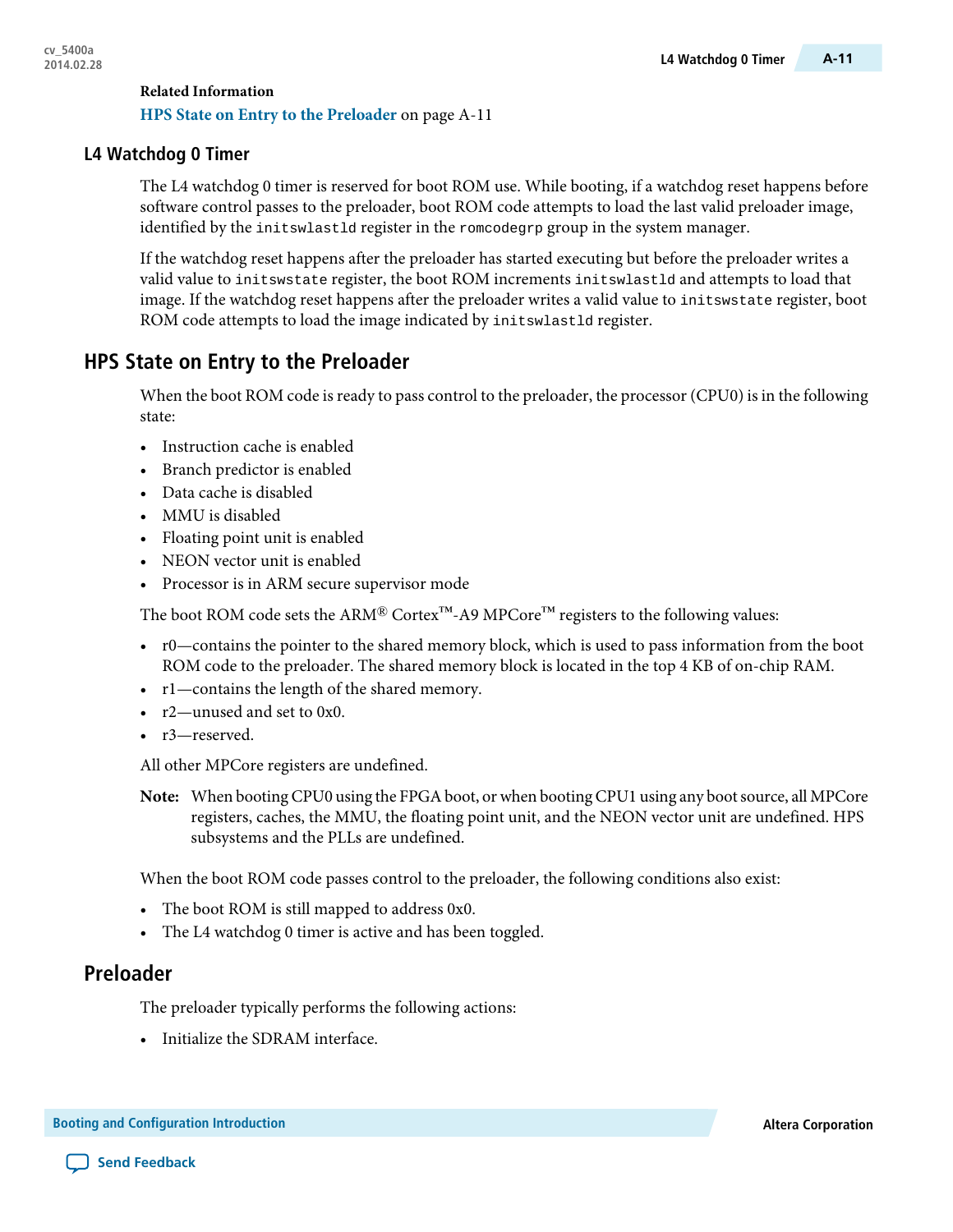## **cv\_5400a A-12 Typical Preloader Boot Flow 2014.02.28**

- Configure the remap register to map the on-chip RAM to address 0x0 so that exceptions are handled by the preloader.
- The on-chip RAM is also accessible with the alias 0x0.
- Configure the HPS I/O through the scan manager.
- Configure pin multiplexing through the system manager.
- Configure HPS clocks through the clock manager.
- Initialize the flash controller (NAND, SD/MMC, or quad SPI) that contains the next stage boot software.
- Load the next stage boot software into the SDRAM and pass control to it.

#### **Typical Preloader Boot Flow**

This section describes a typical software flow from the preloader entry point until the software passes control to the next stage boot software.





**Altera Corporation Booting and Configuration Introduction**

**Send [Feedback](mailto:TechDocFeedback@altera.com?subject=Feedback%20on%20Booting%20and%20Configuration%20Introduction%20(cv_5400a%202014.02.28)&body=We%20appreciate%20your%20feedback.%20In%20your%20comments,%20also%20specify%20the%20page%20number%20or%20paragraph.%20Thank%20you.)**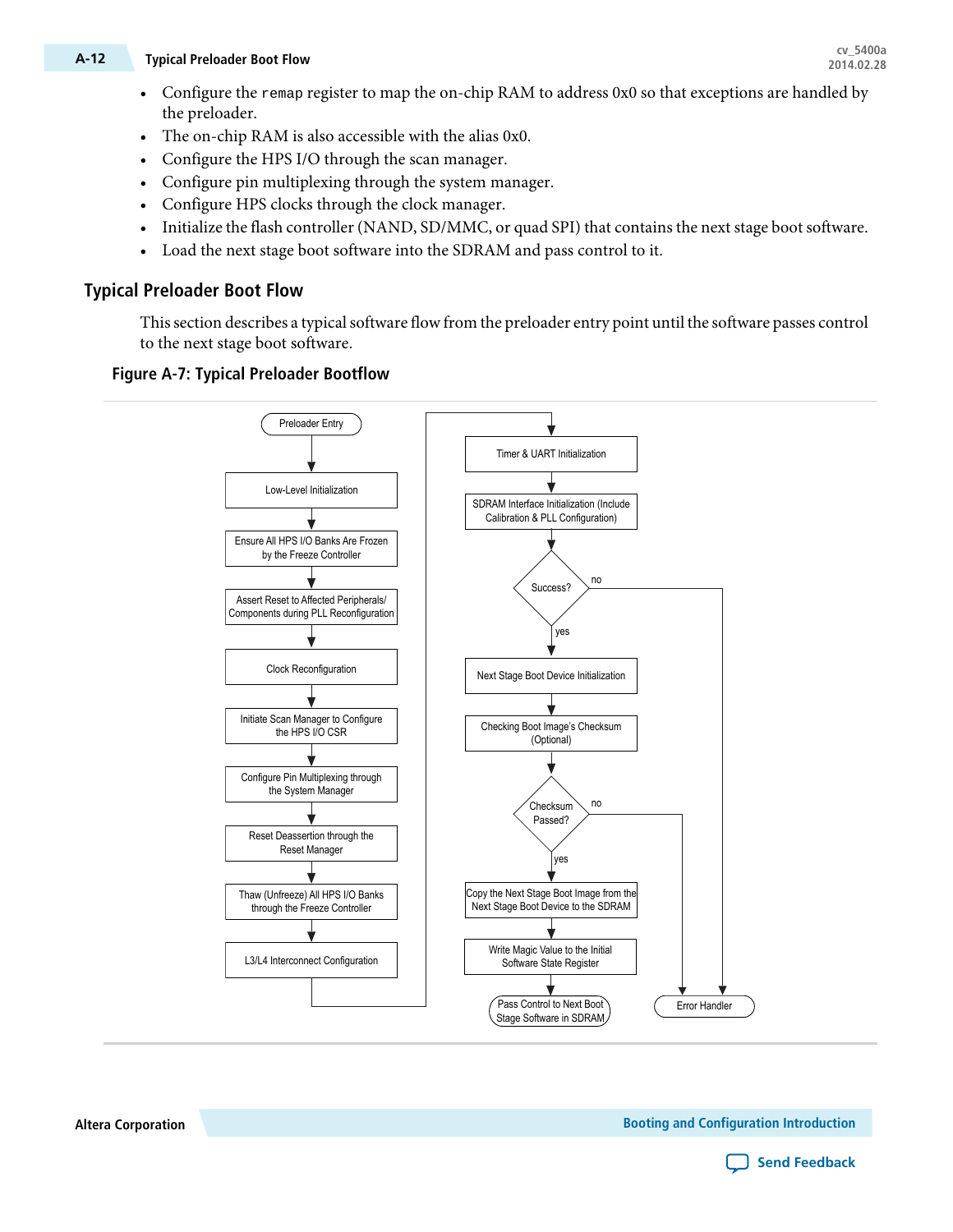Low-level initialization steps include reconfiguring or disabling the L4 watchdog 0 timer, invalidating the instruction cache and branch predictor, remapping the on-chip RAM to the lowest memory region, and setting up the data area.

Upon entering the preloader, the L4 watchdog 0 timer is active. The preloader can either disable, reconfigure, or leave the watchdog timer unchanged. Once enabled after reset, the watchdog timer cannot be disabled, only paused.

The instruction cache and branch predictor, which were previously enabled by the boot ROM code, need to be invalidated.

The preloader needs to remap the exception vector table because the exception vectors are still pointing to the exception handler in the boot ROM when the preloader starts executing. By setting the L3 interconnect remap bit 0 to high, the on-chip RAM mirrors to the lowest region of the memory map. After this remap, the exception vectors will use the exception handlers in the preloader image.

The figure below shows the memory map before and after remap.

#### **Figure A-8: Remapping the On-Chip RAM**



The preloader can reconfigure all HPS clocks. During clock reconfiguration, the preloader asserts reset to the peripherals in the HPS affected by the clock changes.

The preloader configures HPS I/O pins through the scan manager and pin multiplexing through the system manager. The preloader initiates the freeze controller in the scan manager to freeze all the I/O pins and put them in a safe state during I/O configuration and pin multiplexing.

The SDRAM goes through full initialization for cold boot or a partial initialization for warm boot. For full initialization, the preloader configures the SDRAM PLL before releasing the SDRAM interface from reset. SDRAM calibration adjusts I/O delays and FIFO settings to compensate for any board skew or impairment in the board, FPGA portion of the device, or memory device. For partial initialization, SDRAM PLL configuration and SDRAM calibration is not necessary.

The preloader looks for a valid next stage boot image in the next stage boot device by checking the boot image validation data and checksum in the mirror image. Once validated, the preloader copies the next stage boot image from the next stage boot device to the SDRAM.

Before software passes control to the next stage boot software, the preloader can write a valid value (0x49535756) to the preloader initswstate register under the romcodegrp group in the system manager. This value indicates that there is a valid boot image in the on-chip RAM. When a warm reset occurs, the

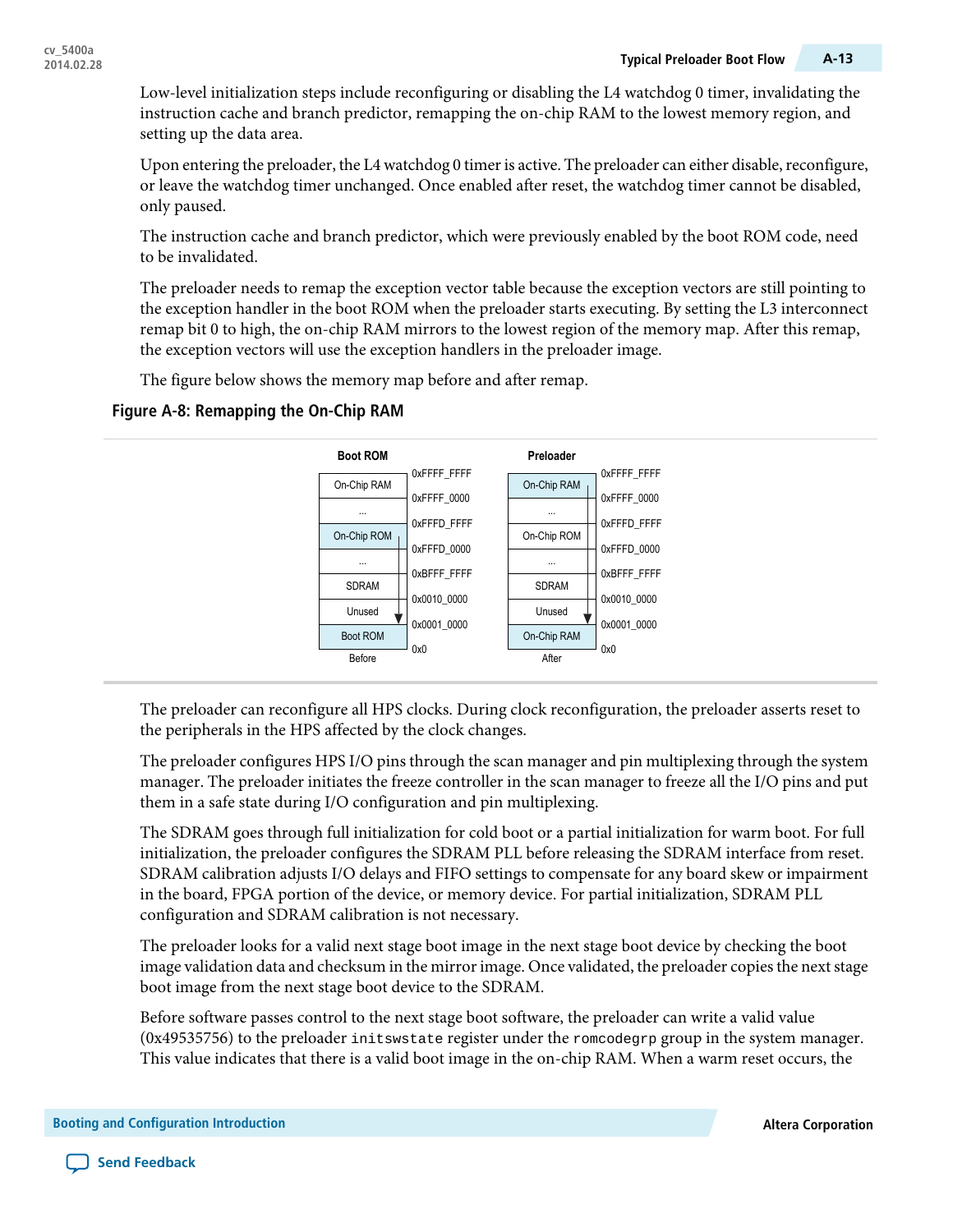## **cv\_5400a A-14 Flash Memory Devices 2014.02.28**

boot ROM code can check the initswstate register for the magic value to determine if it needs to reload the preloader image into the on-chip RAM.

## **Flash Memory Devices**

The flash memory devices available for HPS boot are the NAND, SD/MMC, SPI, and quad SPI. The flash device can store the following kinds of files for booting purposes:

- Preloader binary file (up to four copies)
- Boot loader binary file
- Operating system binary file
- Application file
- FPGA programming files

**Note:** The preloader file must be stored in a partition with no file system.

#### **NAND Flash Devices**

The following figure shows that the preloader image is located at offsets which are multiples of the block size. For NAND device with block size equal or greater than 64kB, the preloader images are located in the first 4 blocks of the device. For NAND device with less than 64kB block size, preloader image needs to be placed in multiple of blocks. Since a block is the smallest area used for erase operation, any update to a particular image does not affect other images.

#### **Figure A-9: NAND Flash Image Layout**



#### **Related Information**

#### **[http://www.altera.com/literature/hb/cyclone-v/cv\\_54010.pdf](http://www.altera.com/literature/hb/cyclone-v/cv_54010.pdf)**

For more information about the NAND flash memory, refer to the NAND Flash Controller chapter in the Cyclone V Device Handbook, Volume 3.

#### **NAND Flash Driver Features Supported in the Boot ROM Code**

#### **Table A-3: NAND Flash Support Features**

| <b>Feature</b> | <b>Driver Support</b>                                                                                                         |
|----------------|-------------------------------------------------------------------------------------------------------------------------------|
| Device         | Open NAND Flash Interface (ONFI) 1.0 raw NAND or electronic<br>signature devices, single layer cell (SLC)                     |
| Chip select    | CS0 only. Only CS0 is available to the HPS, the other three chip selects<br>are routed out to the FPGA portion of the device. |
| Bus width      | x8 only                                                                                                                       |

**Altera Corporation Booting and Configuration Introduction**

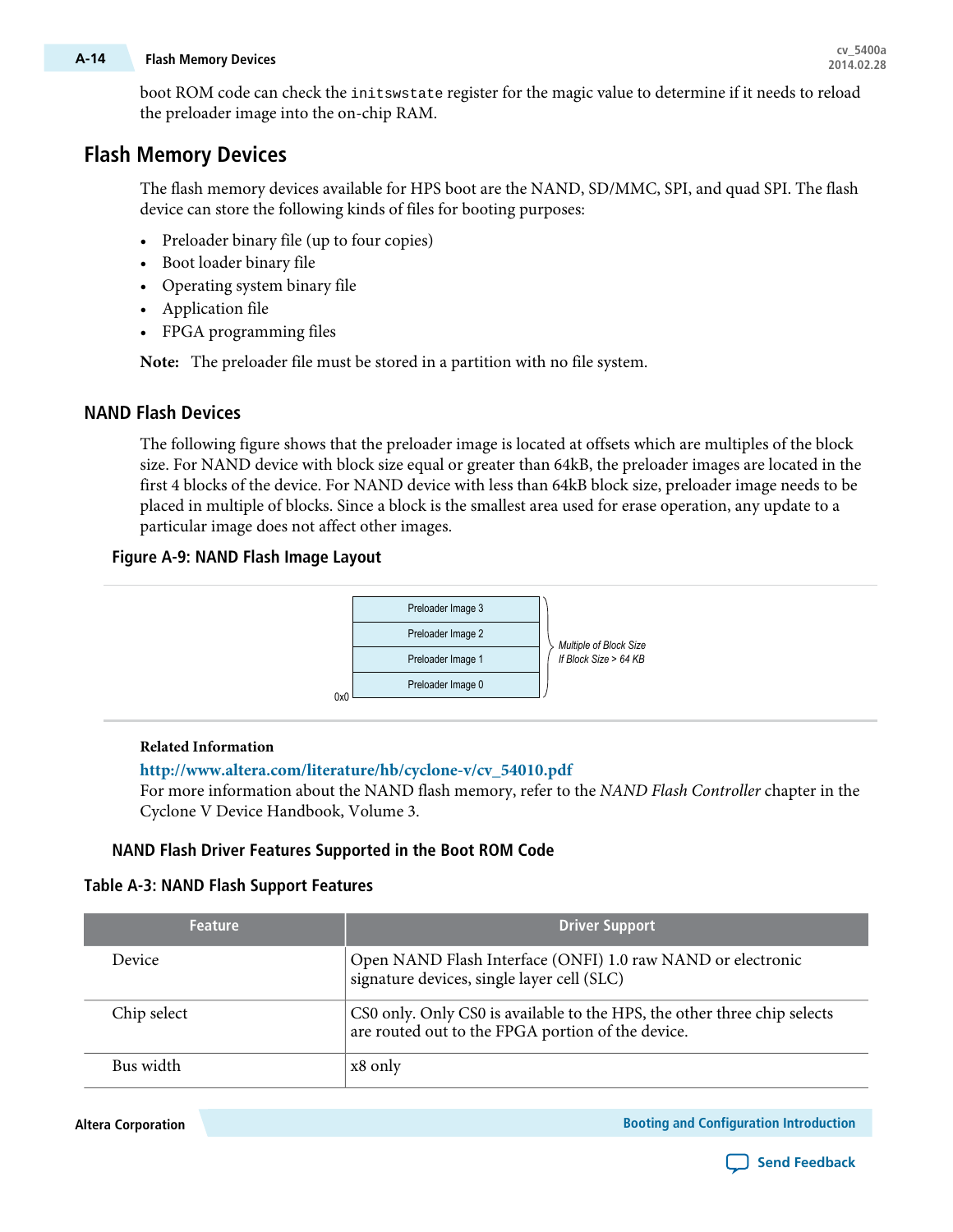| <b>Feature</b> | <b>Driver Support</b>           |
|----------------|---------------------------------|
| Page size      | 512 bytes, 2 KB, 4 KB, or 8 KB. |
| Page per block | 32, 64, 128, 384 or 512         |
| ECC.           | 512-bytes with 8-bit correction |

#### **CLKSEL Pin Settings for the Quad SPI Controller**

#### **Table A-4: NAND Controller CLKSEL Pin Settings**

| <b>Setting</b>                               | <b>CSEL Pin</b>              |                                   |                                   |                                                       |
|----------------------------------------------|------------------------------|-----------------------------------|-----------------------------------|-------------------------------------------------------|
|                                              | $\bf{0}$                     |                                   | $\overline{2}$                    | 3                                                     |
| osc1_clk<br>$(\text{EOSC1 pin})$<br>range    | $10-50$ MHz                  | $10-12.5 \text{ MHz}$             | $12.5 - 25 \text{ MHz}$           | $25-50$ MHz                                           |
| Device<br>frequency<br>$(nand_x_clk)$<br>25) | $osc1_c1k/25$ ,<br>2 MHz max | $osc1_c1k*20/25$ ,<br>9.6 MHz max | $osc1_c1k*10/25$ ,<br>9.6 MHz max | $osc1_c1k*5/25, 9.6 MHz$<br>max                       |
| controller clock<br>(nand_x_clk)             | $osc1_c$ lk, 50 MHz<br>max   | $osc1_c1k*20$ ,<br>240 MHz max    | $osc1_c1k*10$ ,<br>240 MHz max    | $\text{osc1\_clk*5,240}$ MHz max                      |
| mpu_clk                                      | $osc1_c$ lk, 50 MHz<br>max   | $osc1_c1k*32,$<br>400 MHz max     | $osc1_c1k*16$ ,<br>400 MHz max    | $\text{osc1}_{\text{clk}}$ <sup>*</sup> 8,400 MHz max |
| PLL modes                                    | <b>Bypassed</b>              | Locked                            | Locked                            | Locked                                                |

#### **SD/MMC Flash Devices**

The following figure shows the SD/MMC flash image layout. The master boot record (MBR) is located at the first 512 bytes of the memory. The MBR contains information of partitions (address and size of partition). The preloader image is always stored in partition A2. Partition A2 is a custom raw partition with no file system.

The start address of each image is based on the following formula:

Start address = partition start address +  $\left(\langle n \rangle * 64 \text{ K}\right)$ , where  $\langle n \rangle$  is the image number

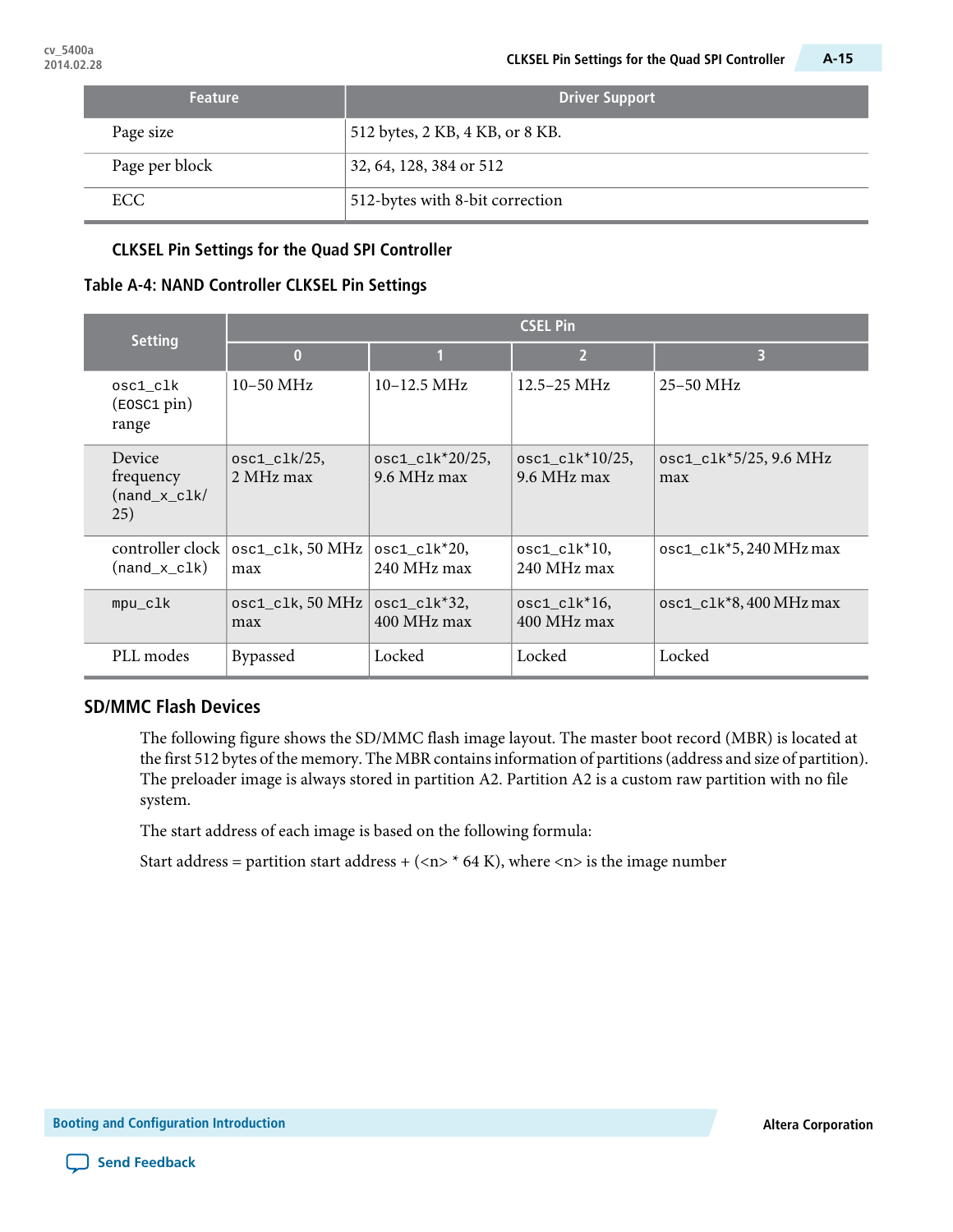#### **Figure A-10: SD/MMC Flash Image Layout**



The SD/MMC controller supports two booting modes:

- MBR (partition) mode
- The boot image is read from a custom partition (0xA2)
- The first image is located at the beginning of the partition, at offset 0x0
- Start address = partition start address
- Raw mode
- If the MBR signature is not found, SD/MMC driver assumes it is in raw mode.
- The boot image data is read directly from sectors in the user area and is located at the first sector of the SD/MMC.
- The first image is located at the start of the memory card, at offset 0
- Start address  $= 0$

The MBR contains the partition table, which is always located on the first sector (LBA0) with a memory size of 512 bytes. The MBR consists of executable code, four partition entries, and the MBR signature. A MBR can be created by specific tools like the FDISK program.

Table A–5 lists the MBR structure.

#### **Table A-5: MBR Structure**

| <b>Offset</b> | Size (Byte)    | <b>Description</b>              |
|---------------|----------------|---------------------------------|
| 0x000         | 446            | Code area                       |
| 0x1BE         | 16             | Partition entry for partition 1 |
| 0x1CE         | 16             | Partition entry for partition 2 |
| 0x1DE         | 16             | Partition entry for partition 3 |
| 0x1EE         | 16             | Partition entry for partition 4 |
| 0x1FE         | $\overline{2}$ | MBR signature: 0xAA55           |

The standard MBR structure contains a partition with four 16-bytes entries. Thus, memory cards using this standard table cannot have more than four primary partitions or up to three primary partitions and one extended partition.

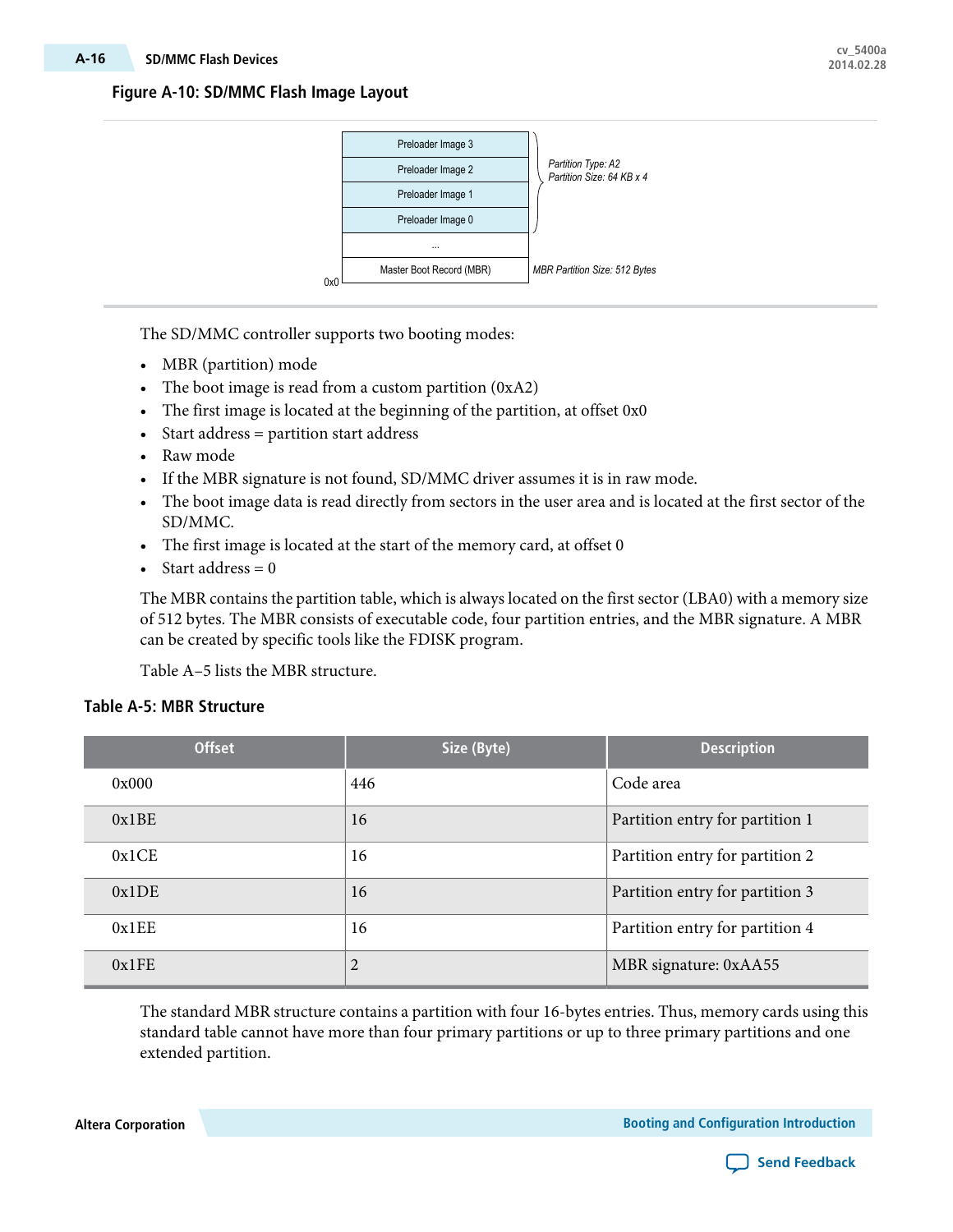Each partition type is defined by the partition entry. The boot images are stored in a primary partition with custom partition type (0xA2). The SD/MMC flash driver does not support a file system, so the boot images are located in partition A2 at fixed locations.

### **Table A-6: Partition Entry**

| <b>Offset</b> | Size (Byte)    | <b>Description</b>                                     |
|---------------|----------------|--------------------------------------------------------|
| 0x0           | $\bf{l}$       | Boot indicator. 0x80 indicates that<br>is it bootable. |
| 0x1           | 3              | Starting CHS value                                     |
| 0x4           | 1              | Partition type                                         |
| 0x5           | 3              | Ending CHS value                                       |
| 0x8           | $\overline{4}$ | LBA of first section in partition                      |
| 0xB           | 4              | Number of sectors in partition                         |

The boot ROM code configures the SD/MMC controller to default settings for the supported SD/MMC flash memory.

#### **Related Information**

#### **[http://www.altera.com/literature/hb/cyclone-v/cv\\_54011.pdf](http://www.altera.com/literature/hb/cyclone-v/cv_54011.pdf)**

For more information about the SD/MMC, refer to the SD/MMC Controller chapter in the Cyclone V Device Handbook, Volume 3.

#### **Default settings of the SD/MMC controller.**

#### **Table A-7: SD/MMC Controller Default Settings**

| <b>Parameter</b>                  | <b>Default</b> | <b>Register Value</b>                                                                                                    |
|-----------------------------------|----------------|--------------------------------------------------------------------------------------------------------------------------|
| Card type                         | 1 bit          | The card type register<br>$(ctype)$ in the SD/MMC<br>controller registers<br>$(sdmmc) = 0x0$                             |
| Timeout                           | Maximum        | The timeout register<br>$(t_{\text{mouth}}) = 0x$ FFFFFFFFF                                                              |
| FIFO threshold RX watermark level | 1              | The RX watermark level<br>field $(rx_{\text{wmark}})$ of the<br>FIFO threshold<br>watermark register<br>$(fifoth) = 0x1$ |
| Clock source                      | $\theta$       | The clock source register<br>$(c1ksrc) = 0x0$                                                                            |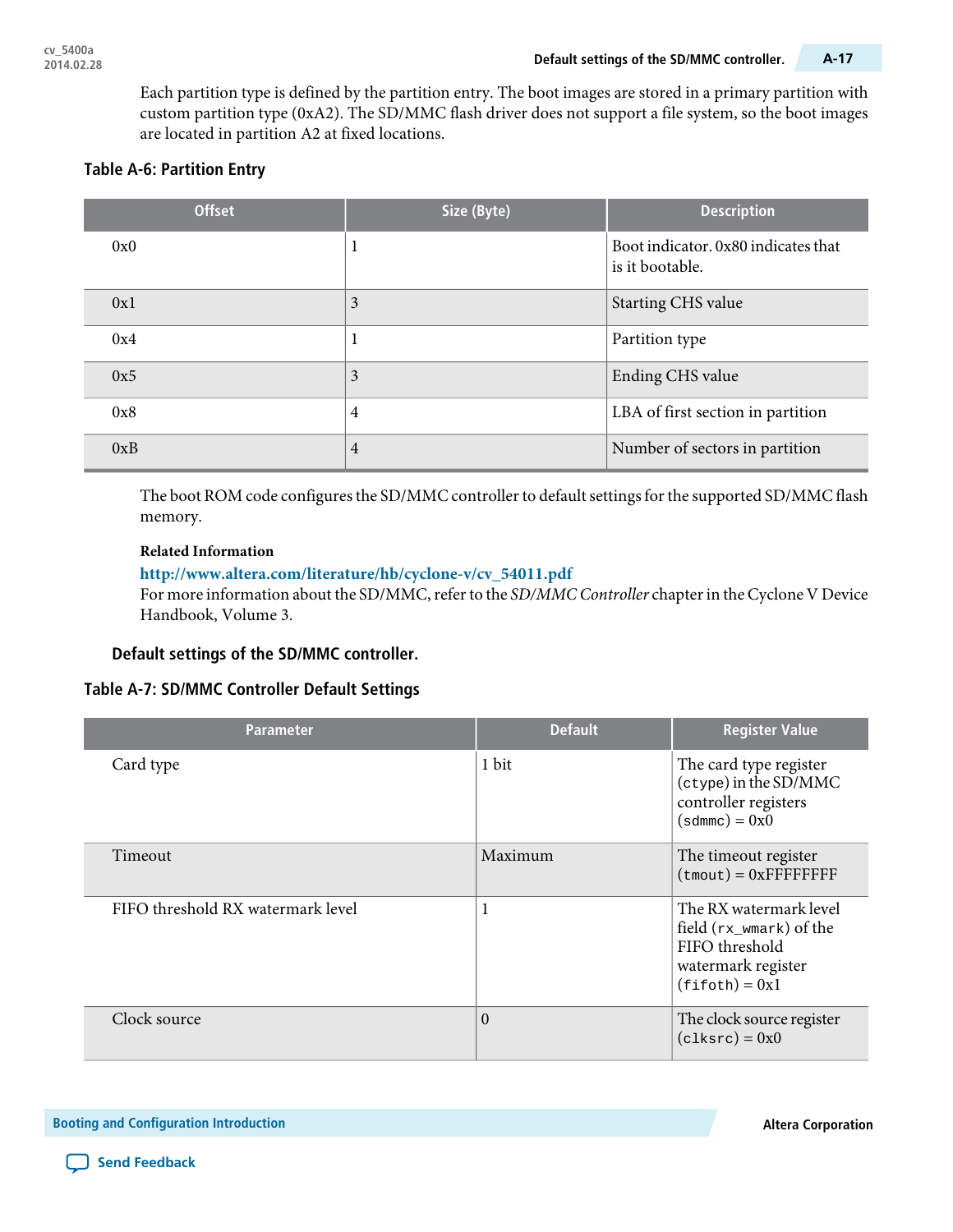|                                      | <b>Parameter</b>   | <b>Default</b>                                                   | <b>Register Value</b>                             |
|--------------------------------------|--------------------|------------------------------------------------------------------|---------------------------------------------------|
| Block size                           |                    | 512                                                              | The block size register<br>$(b1ksize) = 0x200$    |
| Identification mode<br>Clock divider | 32                 | The clock divider<br>register ( $clkdiv$ ) = 0x10<br>$(2*16=32)$ |                                                   |
|                                      | Data transfer mode | <b>Bypass</b>                                                    | The clock divider<br>register ( $clkdiv$ ) = 0x00 |

#### **CLKSEL Pin Settings for the SD/MMC Controller**

#### **Table A-8: SD/MMC Controller CLKSEL Pin Settings**

| <b>Setting</b>               |                                                            | <b>CLKSEL Pin</b>                |                                      |                                           |                                   |
|------------------------------|------------------------------------------------------------|----------------------------------|--------------------------------------|-------------------------------------------|-----------------------------------|
|                              |                                                            | $\overline{0}$                   | 1                                    | $\overline{2}$                            | 3                                 |
| osc1_c1k (E0SC1 pin) range   |                                                            | 10-50 MHz                        | $10-12.5 \text{ MHz}$                | $12.5 - 25 \text{ MHz}$                   | 25-50 MHz                         |
| ID mode                      | Device clock<br>$(sdmmc\_cclk$<br>out)                     | $osc1_c1k/128$ ,<br>391 KHz max  | $osc1$ $c$ lk $/32$ ,<br>391 KHz max | $osc1 \text{ c}$ k/ $64$ ,<br>391 KHz max | $osc1$ $c1k/128$ ,<br>391 KHz max |
|                              | Controller baud<br>rate divisor                            | 32                               | 32                                   | 32                                        | 32                                |
| Data transfer<br>mode        | Device clock<br>$(sdmmc\_cclk$<br>out)                     | $osc1_c1k/4$ ,<br>$12.5$ MHz max | $osc1_c1k^*1$ ,<br>$12.5$ MHz max    | $osc1_c1k/2$ ,<br>$12.5$ MHz max          | $osc1_c1k/4$ ,<br>$12.5$ MHz max  |
|                              | Controller baud<br>rate divisor<br>(even numbers)<br>only) | 1 (bypass)                       | $1$ (bypass)                         | $1$ (bypass)                              | $1$ (bypass)                      |
| Controller clock (sdmmc_clk) |                                                            | osc1_clk,<br>50 MHz max          | osc1_clk,<br>50 MHz max              | osc1_clk,<br>50 MHz max                   | $osc1_c1k^*2$ , 50 MHz<br>max     |
| mpu_clk                      |                                                            | osc1_clk,<br>50 MHz max          | $osc1_c1k*32$ ,<br>400 MHz max       | $osc1_c1k*16$ ,<br>400 MHz max            | $osc1_c1k*8,400 MHz$<br>max       |
| PLL modes                    |                                                            | Bypassed                         | Locked                               | Locked                                    | Locked                            |

#### **SPI and Quad SPI Flash Devices**

The figure below shows the SPI and quad SPI flash image layout. The preloader image is always located at offsets which are multiples of 64 KB. The boot ROM code only supports QSPI devices with Mode Reset Command. Common manufacturers for Mode Reset Command are Spansion and Winbond.

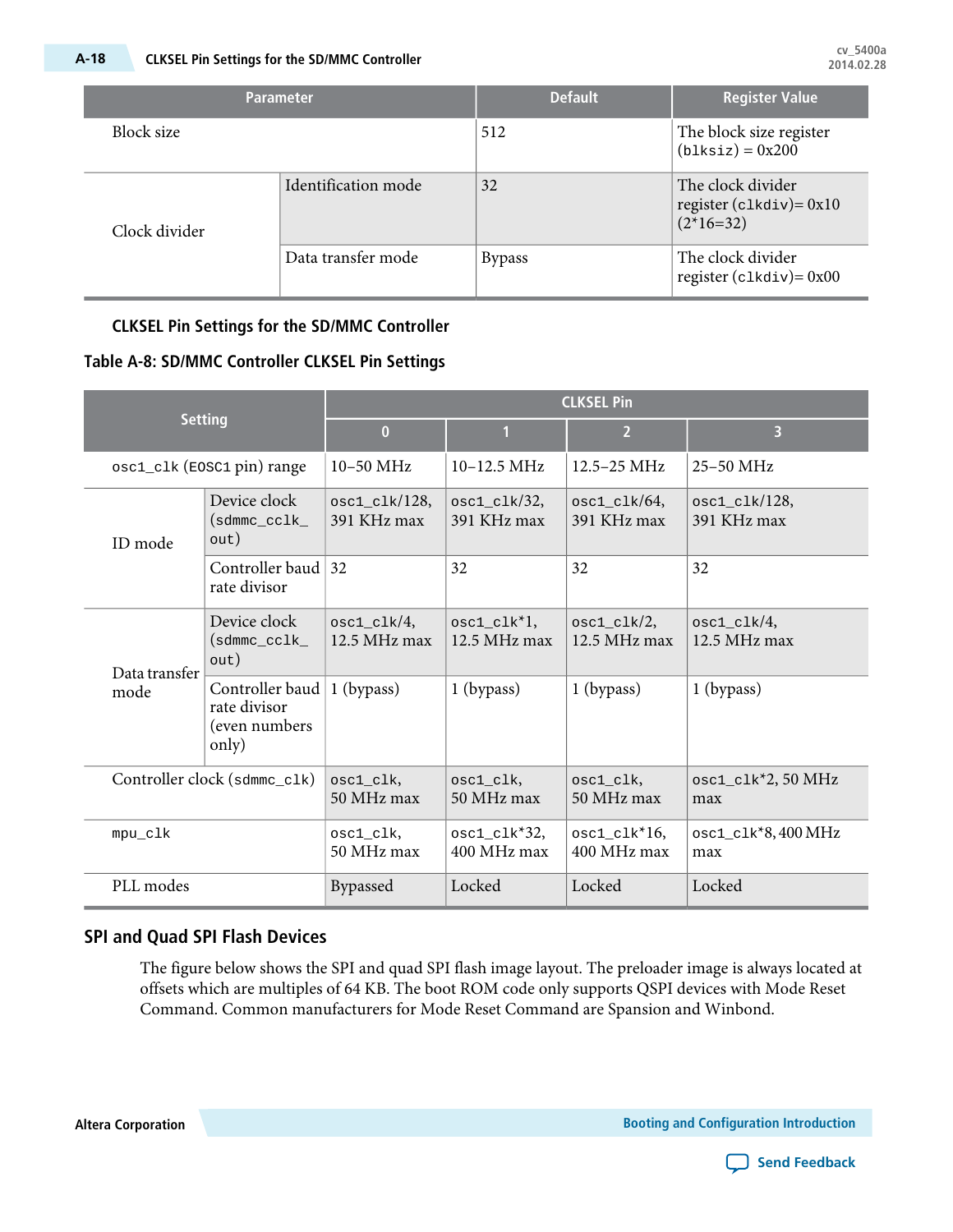The first image is located at offset 0 and followed by subsequent images. The start address of each image is based on the following formula:

Start address =  $(N * 64K)$ , where N is the image number

#### **Figure A-11: SPI and Quad SPI Flash Image Layout**



The boot ROM code configures the quad SPI controller to default settings for the supported SPI or quad SPI flash memory.

#### **Related Information**

#### **[http://www.altera.com/literature/hb/cyclone-v/cv\\_54012.pdf](http://www.altera.com/literature/hb/cyclone-v/cv_54012.pdf)**

For more information about the quad SPI flash memory, refer to the Quad SPI Flash Controller chapter in the Cyclone V Device Handbook, Volume 3.

#### **Quad SPI Controller Default Settings**

#### **Table A-9: Quad SPI Controller Default Settings**

| <b>Parameter</b>                                                                                                                                             | <b>Default Setting</b>                                               | <b>Register Value</b>                                                                                                                                                                       |
|--------------------------------------------------------------------------------------------------------------------------------------------------------------|----------------------------------------------------------------------|---------------------------------------------------------------------------------------------------------------------------------------------------------------------------------------------|
| SPI baud rate.                                                                                                                                               | Divide by 4                                                          | The master mode baud rate divisor field<br>(bauddiv) of the quad SPI configuration<br>register $(cfg)$ in the quad SPI controller<br>registers $(qspiregs) = 1$ .                           |
| Read opcode.                                                                                                                                                 | $CLKSEL = 9$ or 1:<br>Normal read<br>$CLKSEL = 2$ or 3: Fast<br>read | The read opcode in non-XIP mode field<br>(rdopcode) in the device read instruction<br>register (devrd) = $0x3$ (for normal read)<br>and 0xB (for fast read).                                |
| Instruction type.                                                                                                                                            | Single I/O $(1 \text{ bit wide})$                                    | The address transfer width field<br>(addrwidth) and data transfer width field<br>(datawidth) of the devrd register = $0$ .                                                                  |
| Delay in master reference clocks for the<br>length that the master mode chip select<br>outputs are deasserted between words<br>when the clock phase is zero. | $200$ ns                                                             | The clock delay for chip select deassert<br>field (nss) in the quad SPI device delay<br>register (delay).<br>Refer to delay [31:24] in Table SPI and<br>Quad SPI Flash Delay Configuration. |

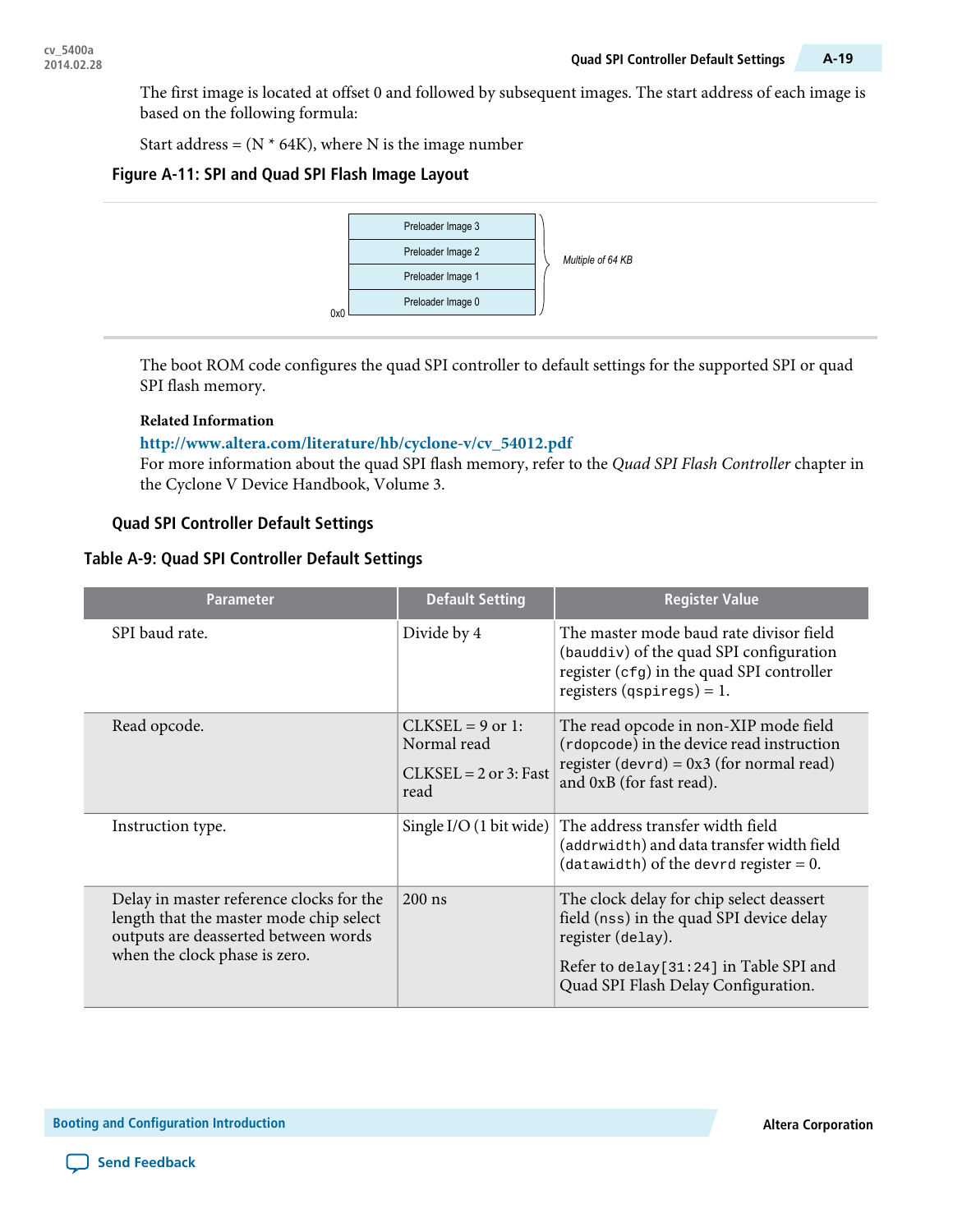| <b>Parameter</b>                                                                                                                                                                                                                                                               | <b>Default Setting</b> | <b>Register Value</b>                                                                                                                                                                                                                                     |
|--------------------------------------------------------------------------------------------------------------------------------------------------------------------------------------------------------------------------------------------------------------------------------|------------------------|-----------------------------------------------------------------------------------------------------------------------------------------------------------------------------------------------------------------------------------------------------------|
| Delay in master reference clocks between   0 ns<br>one chip select being deactivated and the<br>activation of another. This delay ensures<br>a quiet period between the selection of two<br>different slaves and requires the transmit<br>FIFO to be empty.                    |                        | The clock delay for chip select deactivation<br>field (btwn) in the delay register = $0x0$ .                                                                                                                                                              |
| Delay in master reference clocks between 20 ns<br>the last bit of the current transaction and<br>the first bit of the next transaction. If the<br>clock phase is zero, the first bit of the next<br>transaction refers to the cycle in which the<br>chip select is deselected. |                        | The clock delay for last transaction bit<br>field (after) in the delay register.<br>Refer to delay[15:8] in Table SPI and<br>Quad SPI Flash Delay Configuration.                                                                                          |
| Added delay in master reference clocks<br>between setting qspi_n_ss_out low and<br>first bit transfer.                                                                                                                                                                         | $20$ ns                | The clock delay with qspi_n_ss_out field<br>(init) in the delay register.<br>Refer to delay [7:0] in Table SPI and<br>Quad SPI Flash Delay Configuration.                                                                                                 |
| Number of address bytes.                                                                                                                                                                                                                                                       | 3 bytes                | The number of address bytes field<br>(numaddrbytes) of the device size register<br>$(devsz) = 2$ . Note: Before a reset, you must<br>ensure that the QSPI flash device is<br>configured to 3 bytes address mode for<br>the boot ROM to function properly. |

#### **Quad SPI Controller CLKSEL Pin Settings**

### **Table A-10: Quad SPI Controller CLKSEL Pin Settings**

| <b>Setting</b>                                         | <b>CSEL Pin</b>                        |                                         |                                     |                                |  |
|--------------------------------------------------------|----------------------------------------|-----------------------------------------|-------------------------------------|--------------------------------|--|
|                                                        | $\bf{0}$                               |                                         | 2                                   | B                              |  |
| osc1_clk(EOSC1<br>pin) range                           | $10-50$ MHz                            | $20 - 50$ MHz                           | $25 - 50$ MHz                       | $10-25 \text{ MHz}$            |  |
| Device clock<br>(sclk out)                             | $osc1$ $c$ l $k/4$ ,<br>$12.5$ MHz max | $osc1$ <sub>clk</sub> /2, 25 MHz<br>max | $\text{osc1\_clk*1, 50 MHz}$<br>max | $osc1_c1k^*2$ ,<br>50 MHz max  |  |
| Controller clock<br>(qspi_clk)                         | $osc1_c$ lk, 50 MHz<br>max             | $osc1_c1k^*2$ ,<br>100 MHz max          | $osc1_c1k^*4$ ,<br>200 MHz max      | $osc1_c1k^*8$ ,<br>200 MHz max |  |
| Controller baud<br>rate divisor (even<br>numbers only) | $\overline{4}$                         | $\overline{4}$                          | $\overline{4}$                      | $\overline{4}$                 |  |

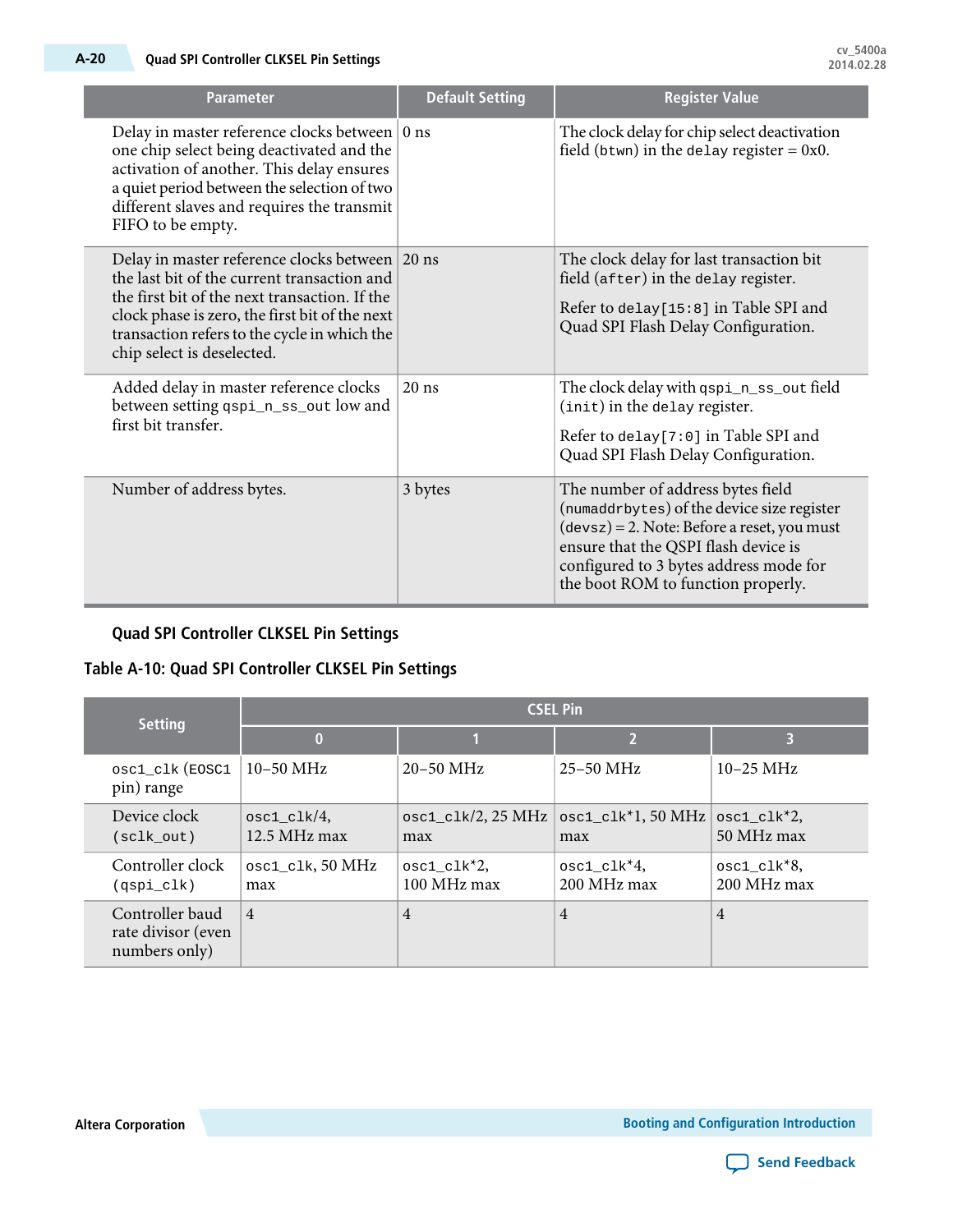| <b>Setting</b>                                                  | <b>CSEL Pin</b>            |                                |                                |                                |  |
|-----------------------------------------------------------------|----------------------------|--------------------------------|--------------------------------|--------------------------------|--|
|                                                                 | 0                          |                                | 12                             |                                |  |
| Flash read instruc-<br>tion (1 dummy<br>byte for READ_<br>FAST) | <b>READ</b>                | <b>READ</b>                    | READ_FAST                      | <b>READ_FAST</b>               |  |
| mpu_clk                                                         | $osc1_c$ lk, 50 MHz<br>max | $osc1_c1k^*8$ ,<br>400 MHz max | $osc1_c1k^*8$ ,<br>400 MHz max | $osc1_c1k*16$ ,<br>400 MHz max |  |
| PLL modes                                                       | <b>Bypassed</b>            | Locked                         | Locked                         | Locked                         |  |

#### **SPI and Quad SPI Flash Delay Configuration**

The delay register in the quad SPI controller registers ( $qspiregs)$  configures relative delay into the generation of the master output signals.

The SPI or quad SPI flash memory needs to meet the following timing requirements:

- $T_{SLCH}$  (delay[7:0]): 20 ns
- $T_{CHSH}$  (delay[15:8]): 20 ns
- $T_{SHSL}$  (delay[31:24]): 200 ns

#### **Table A-11: SPI and Quad SPI Flash Delay Configuration**

| <b>CSEL Pin</b> | $I_{ref\_clk}$ | T <sub>sclk_out</sub> | <b>Device Delay Register</b> |                |              |
|-----------------|----------------|-----------------------|------------------------------|----------------|--------------|
|                 | (ns)           | (ns)                  | delay[7:0]                   | delay[15:8]    | delay[31:24] |
|                 | 20             | 80                    |                              |                | O            |
|                 | 10             | 40                    | 2                            | $\overline{ }$ | 16           |
| $2 - 3$         |                | 20                    | 4                            | 4              | 36           |

The formula to calculate the delay is

 $delay[7:0] = T_{SLCH}/T_{qspi\_clk}$  $delay[15:8] = T<sub>CHSH</sub>/T<sub>qspi-clk</sub>$  $delay[31:24] = (T<sub>SHSL</sub> - T<sub>sclk_out</sub>)/T<sub>qspi_clk</sub>$ 

## **FPGA Configuration**

You can configure the FPGA portion of the SoC device with non-HPS sources or by utilizing the HPS. Software executing on the HPS configures the FPGA by writing the configuration image to the FPGA manager in the HPS. Software can control the configuration process and monitor the FPGA status by accessing the control and status register (CSR) interface in the FPGA manager.

#### **Related Information**

#### • **[Configuration,](http://www.altera.com/literature/hb/cyclone-v/cv_52007.pdf) Design Security, and Remote System Upgrades**

For more information about configuring the FPGA in general, refer to the *Configuration*, Design Security, and Remote System Upgrade appendix in the Cyclone V Device Handbook, Volume 1.

**Booting** and Configuration Introduction **Altera** Corporation **Altera** Corporation **Altera Corporation** 

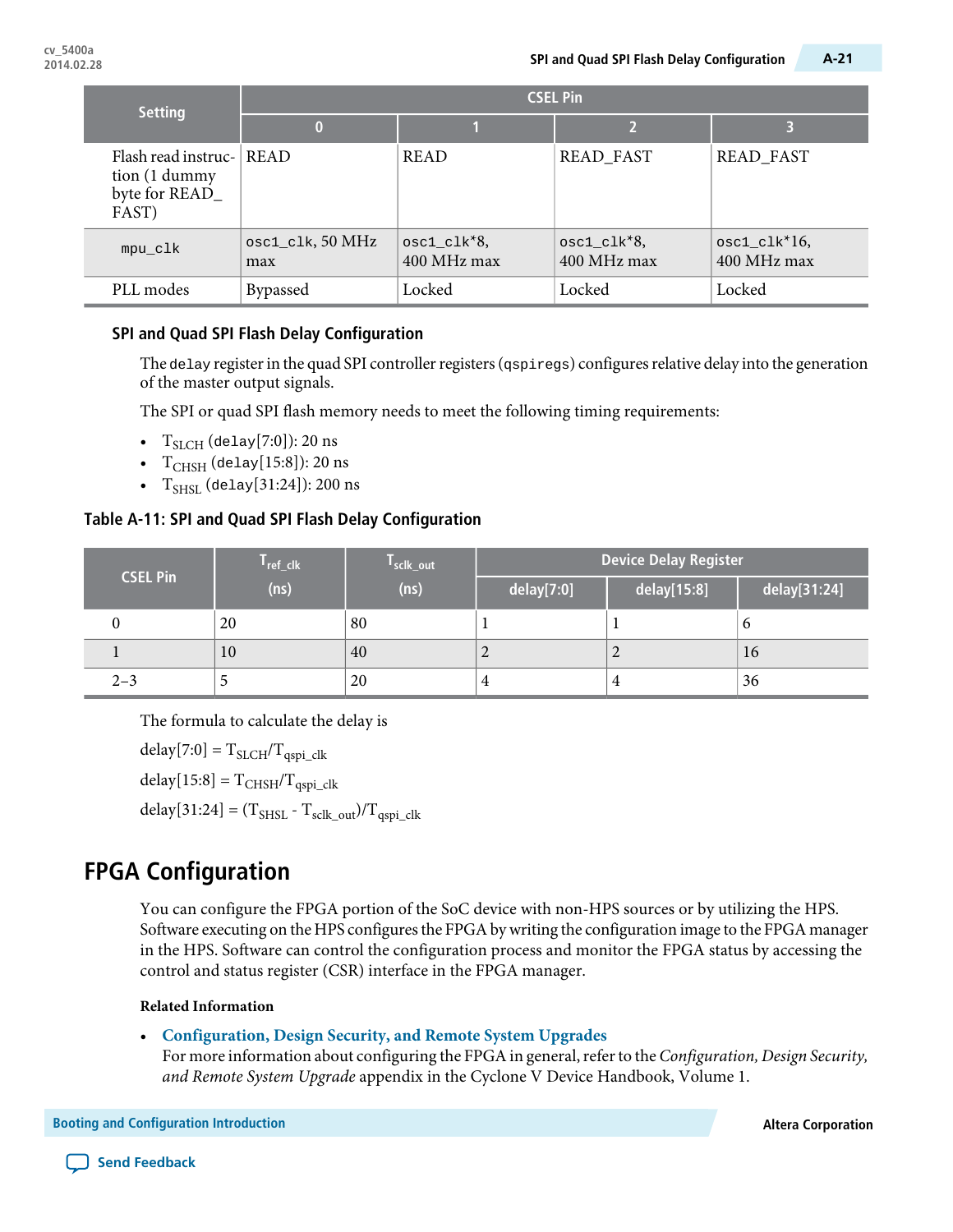## **cv\_5400a A-22 Full Configuration 2014.02.28**

#### • **[http://www.altera.com/literature/hb/cyclone-v/cv\\_54013.pdf](http://www.altera.com/literature/hb/cyclone-v/cv_54013.pdf)**

For more information about configuring the FPGA through the HPS FPGA manager, refer to the FPGA Manager chapter in the Cyclone V Device Handbook, Volume 3.

## **Full Configuration**

The HPS uses the FPGA manager to configure the FPGA portion of the device. The following sequence suggests one way for software to perform a full configuration:

- CONF  $_D$ DONE = 1 and nSTATUS = 1 indicates successful configuration.
- CONF\_DONE = 0 or nSTATUS = 0 indicates unsuccessful configuration. Complete steps 12 and 13, then go back and repeat steps 3 to 10 to reload the configuration image.
- If  $DCLK$  is unused, write a value of 4 to the  $DCLK$  count register (dclkcnt).
- If DCLK is used, write a value of  $20,480$  (0x5000) to the dclkcnt register.

If the HPS resets in the middle of a normal configuration data transfer before entering user mode, software can assume that the configuration is unsuccessful. After the HPS resets, software must repeat the steps for full configuration.

- 1. Set the cdratio and cfgwdth bits of the ctrl register in the FPGA manager registers (fpgamgrregs) to match the characteristics of the configuration image. These settings are dependant on the MSEL pins input.
- **2.** Set the nce bit of the ctrl register to 0 to enable HPS configuration.
- **3.** Set the en bit of the ctrl register to 1 to give the FPGA manager control of the configuration input signals.
- **4.** Set the nconfigpull bit of the ctrl registerto 1 to pull down the nCONFIG pin and put the FPGA portion of the device into the reset phase.
- **5.** Poll the mode bit of the stat register and wait until the FPGA enters the reset phase.
- **6.** Set the nconfigpull bit of the ctrl register to 0 to release the FPGA from reset.
- **7.** Read the mode bit of the stat register and wait until the FPGA enters the configuration phase.
- **8.** Clear the interrupt bit of nSTATUS (ns) in the gpio interrupt register (fpgamgrregs.mon.gpio\_porta\_eoi).
- **9.** Set the axicfgen bit of the ctrl register to 1 to enable sending configuration data to the FPGA.
- **10.** Write the configuration image to the configuration data register (data) in the FPGA manager module configuration data registers ( $fpgamgrdata$ ). You can also choose to use a DMA controller to transfer the configuration image from a peripheral device to the FPGA manager.
- **11.** Use the fpgamgrregs.mon.gpio\_ext\_porta registers to monitor the CONF\_DONE (cd) and nSTATUS (ns) bits.
- **12.** Set the axicfgen bit of the ctrl register to 0 to disable configuration data on AXI slave.
- **13.** Clear any previous DONE status by writing a 1 to the dent done bit of the DCLK status register (dclkstat) to clear the completed status flag.
- **14.** Send the DCLKs required by the FPGA to enter the initialization phase.
- **15.** Poll the dcntdone bit of the DCLK status register (dclkstat) until it changes to 1, which indicates that all the DCLKs have been sent.
- **16.** Write a 1 to the dcntdone bit of the DCLK status register to clear the completed status flag.
- **17.** Read the mode bit of the stat register to wait for the FPGA to enter user mode.
- **18.** Set the en bit of the ctrl register to 0 to allow the external pins to drive the configuration input signals.



**Send [Feedback](mailto:TechDocFeedback@altera.com?subject=Feedback%20on%20Booting%20and%20Configuration%20Introduction%20(cv_5400a%202014.02.28)&body=We%20appreciate%20your%20feedback.%20In%20your%20comments,%20also%20specify%20the%20page%20number%20or%20paragraph.%20Thank%20you.)**